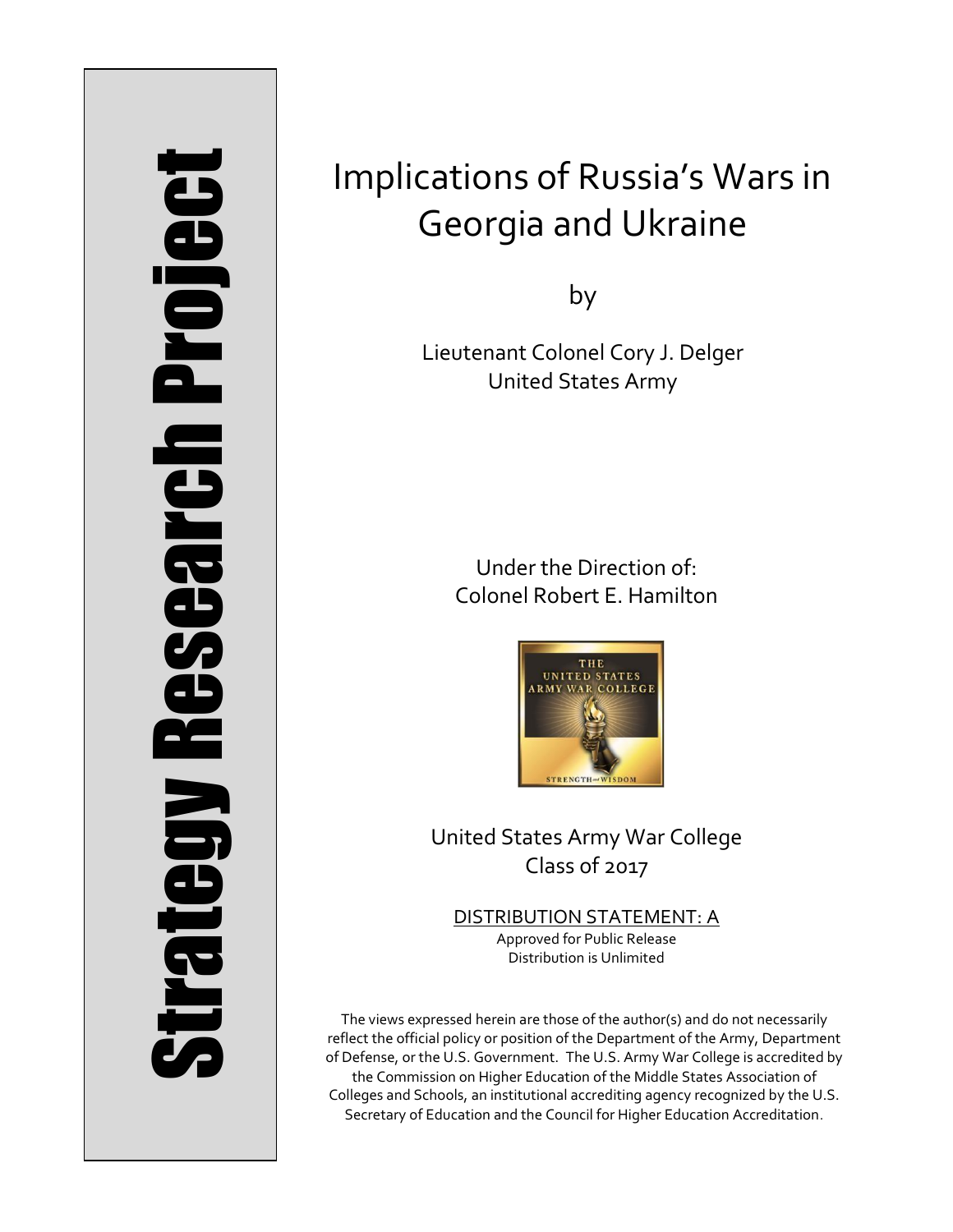| <b>REPORT DOCUMENTATION PAGE</b>                                                                                                                                                                                                                                                                                                                                                                                                                                                                                                                                                                                                                                                                                                                                                                                                                                                                                                                                                                                                                                                                                                             |                    |                           |                         |                                         | Form Approved--OMB No. 0704-0188                        |  |
|----------------------------------------------------------------------------------------------------------------------------------------------------------------------------------------------------------------------------------------------------------------------------------------------------------------------------------------------------------------------------------------------------------------------------------------------------------------------------------------------------------------------------------------------------------------------------------------------------------------------------------------------------------------------------------------------------------------------------------------------------------------------------------------------------------------------------------------------------------------------------------------------------------------------------------------------------------------------------------------------------------------------------------------------------------------------------------------------------------------------------------------------|--------------------|---------------------------|-------------------------|-----------------------------------------|---------------------------------------------------------|--|
| The public reporting burden for this collection of information is estimated to average 1 hour per response, including the time for reviewing instructions, searching existing data sources, gathering and<br>maintaining the data needed, and completing and reviewing the collection of information. Send comments regarding this burden estimate or any other aspect of this collection of information, including<br>suggestions for reducing the burden, to Department of Defense, Washington Headquarters Services, Directorate for Information Operations and Reports (0704-0188), 1215 Jefferson Davis Highway, Suite<br>1204, Arlington, VA 22202-4302. Respondents should be aware that notwithstanding any other provision of law, no person shall be subject to any penalty for failing to comply with a collection of information<br>if it does not display a currently valid OMB control number. PLEASE DO NOT RETURN YOUR FORM TO THE ABOVE ADDRESS.                                                                                                                                                                            |                    |                           |                         |                                         |                                                         |  |
| 1. REPORT DATE (DD-MM-YYYY)                                                                                                                                                                                                                                                                                                                                                                                                                                                                                                                                                                                                                                                                                                                                                                                                                                                                                                                                                                                                                                                                                                                  | 2. REPORT TYPE     |                           |                         |                                         | 3. DATES COVERED (From - To)                            |  |
| 01-04-2017                                                                                                                                                                                                                                                                                                                                                                                                                                                                                                                                                                                                                                                                                                                                                                                                                                                                                                                                                                                                                                                                                                                                   |                    | STRATEGY RESEARCH PROJECT |                         |                                         |                                                         |  |
| <b>4. TITLE AND SUBTITLE</b><br>Implications of Russia's Wars in Georgia and Ukraine                                                                                                                                                                                                                                                                                                                                                                                                                                                                                                                                                                                                                                                                                                                                                                                                                                                                                                                                                                                                                                                         |                    |                           |                         | <b>5a. CONTRACT NUMBER</b>              |                                                         |  |
|                                                                                                                                                                                                                                                                                                                                                                                                                                                                                                                                                                                                                                                                                                                                                                                                                                                                                                                                                                                                                                                                                                                                              |                    |                           | <b>5b. GRANT NUMBER</b> |                                         |                                                         |  |
|                                                                                                                                                                                                                                                                                                                                                                                                                                                                                                                                                                                                                                                                                                                                                                                                                                                                                                                                                                                                                                                                                                                                              |                    |                           |                         | <b>5c. PROGRAM ELEMENT NUMBER</b>       |                                                         |  |
| 6. AUTHOR(S)                                                                                                                                                                                                                                                                                                                                                                                                                                                                                                                                                                                                                                                                                                                                                                                                                                                                                                                                                                                                                                                                                                                                 |                    |                           |                         | <b>5d. PROJECT NUMBER</b>               |                                                         |  |
| Lieutenant Colonel Cory J. Delger<br><b>United States Army</b>                                                                                                                                                                                                                                                                                                                                                                                                                                                                                                                                                                                                                                                                                                                                                                                                                                                                                                                                                                                                                                                                               |                    |                           |                         | <b>5e. TASK NUMBER</b>                  |                                                         |  |
|                                                                                                                                                                                                                                                                                                                                                                                                                                                                                                                                                                                                                                                                                                                                                                                                                                                                                                                                                                                                                                                                                                                                              |                    |                           |                         |                                         | <b>5f. WORK UNIT NUMBER</b>                             |  |
| 7. PERFORMING ORGANIZATION NAME(S) AND ADDRESS(ES)<br>Colonel Robert E. Hamilton                                                                                                                                                                                                                                                                                                                                                                                                                                                                                                                                                                                                                                                                                                                                                                                                                                                                                                                                                                                                                                                             |                    |                           |                         |                                         | 8. PERFORMING ORGANIZATION<br><b>REPORT NUMBER</b>      |  |
| 9. SPONSORING/MONITORING AGENCY NAME(S) AND ADDRESS(ES)                                                                                                                                                                                                                                                                                                                                                                                                                                                                                                                                                                                                                                                                                                                                                                                                                                                                                                                                                                                                                                                                                      |                    |                           |                         | <b>10. SPONSOR/MONITOR'S ACRONYM(S)</b> |                                                         |  |
| U.S. Army War College, 122 Forbes Avenue, Carlisle, PA 17013                                                                                                                                                                                                                                                                                                                                                                                                                                                                                                                                                                                                                                                                                                                                                                                                                                                                                                                                                                                                                                                                                 |                    |                           |                         |                                         | <b>11. SPONSOR/MONITOR'S REPORT</b><br><b>NUMBER(S)</b> |  |
| Distribution A: Approved for Public Release. Distribution is Unlimited.<br>12. DISTRIBUTION / AVAILABILITY STATEMENT<br>To the best of my knowledge this SRP accurately depicts USG and/or DoD policy & contains no classified<br>information or aggregation of information that poses an operations security risk. Author: $\boxtimes$ PA: $\boxtimes$                                                                                                                                                                                                                                                                                                                                                                                                                                                                                                                                                                                                                                                                                                                                                                                      |                    |                           |                         |                                         |                                                         |  |
| <b>13. SUPPLEMENTARY NOTES</b><br>Word Count: 7731                                                                                                                                                                                                                                                                                                                                                                                                                                                                                                                                                                                                                                                                                                                                                                                                                                                                                                                                                                                                                                                                                           |                    |                           |                         |                                         |                                                         |  |
| <b>14. ABSTRACT</b><br>In August 2008 Russia initiated military operations against Georgia to establish domination in South<br>Ossetia and Abkhazia. Within five days Russia was able to achieve its strategic objectives with minimal<br>casualties. The swift victory over Georgia was not accidental. Russia thoroughly planned its invasion over<br>the course of several years and formulated a well-balanced strategy that mitigated the risk of violating<br>international norms. Six years later Russia followed a similar design when it illegally annexed Crimea and<br>intervened in eastern Ukraine. Unlike its invasion of Georgia, Russia has been unable to achieve its<br>strategic objectives in Ukraine. This strategy research project argues that Russia's success in Georgia was<br>a result of a calculated strategic formulation consisting of clearly defined objectives and careful application<br>of its instruments of national power. In Ukraine, however, Russia's failed to define the ends it sought to<br>achieve before taking armed aggression and has been unsuccessful in gaining a strategic advantage. |                    |                           |                         |                                         |                                                         |  |
| <b>15. SUBJECT TERMS</b><br>NATO, Baltics, Hybrid Warfare                                                                                                                                                                                                                                                                                                                                                                                                                                                                                                                                                                                                                                                                                                                                                                                                                                                                                                                                                                                                                                                                                    |                    |                           |                         |                                         |                                                         |  |
| 16. SECURITY CLASSIFICATION OF:                                                                                                                                                                                                                                                                                                                                                                                                                                                                                                                                                                                                                                                                                                                                                                                                                                                                                                                                                                                                                                                                                                              |                    | 17. LIMITATION            | 18. NUMBER OF PAGES     |                                         | 19a. NAME OF RESPONSIBLE PERSON                         |  |
| a. REPORT<br><b>b. ABSTRACT</b><br>UU<br>UU                                                                                                                                                                                                                                                                                                                                                                                                                                                                                                                                                                                                                                                                                                                                                                                                                                                                                                                                                                                                                                                                                                  | c. THIS PAGE<br>UU | OF ABSTRACT<br>UU         | 36                      |                                         | 19b. TELEPHONE NUMBER (w/ area code)                    |  |

**Standard Form 298** (Rev. 8/98), Prescribed by ANSI Std. Z39.18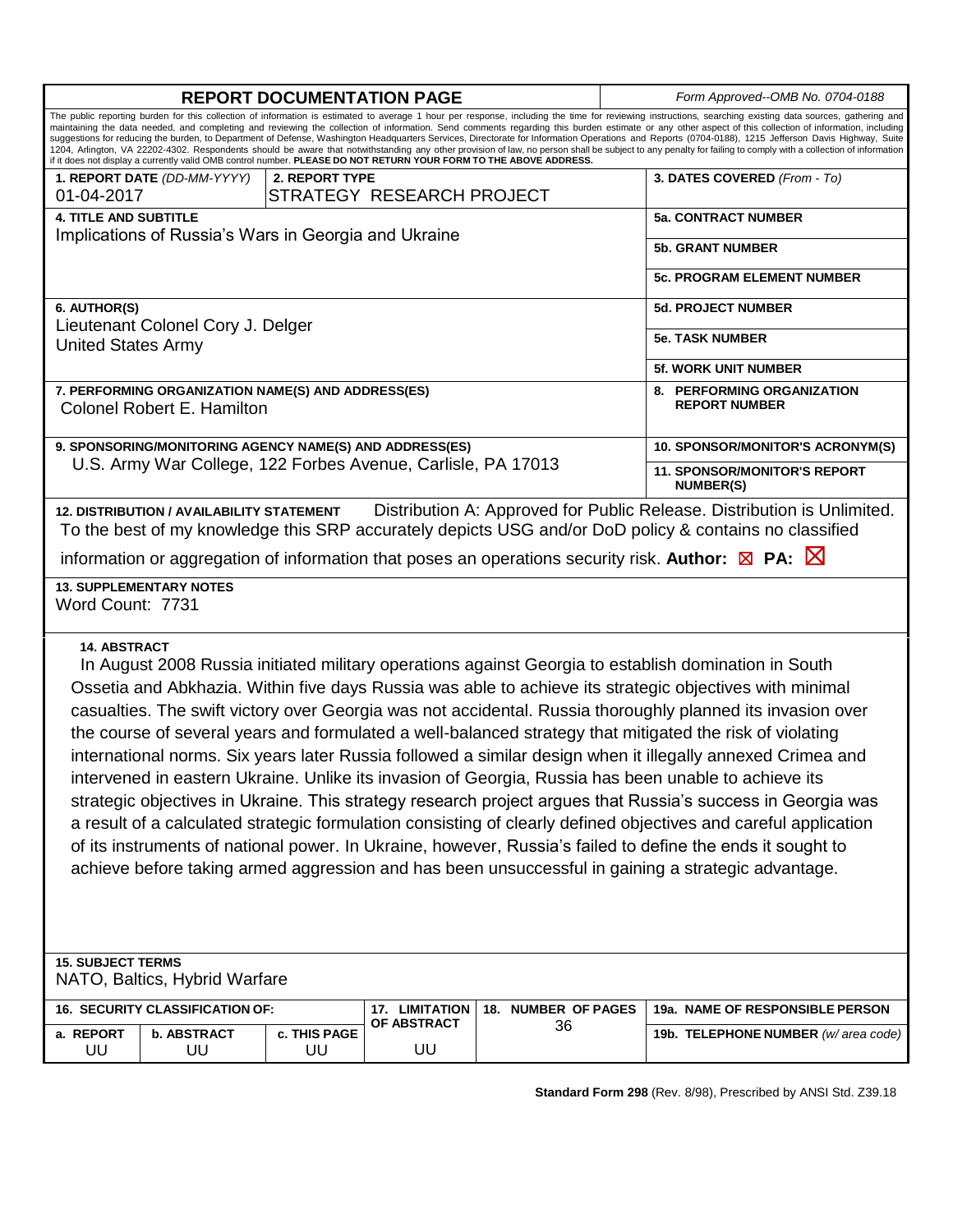### Implications of Russia's Wars in Georgia and Ukraine

(7731 words)

### **Abstract**

In August 2008 Russia initiated military operations against Georgia to establish domination in South Ossetia and Abkhazia. Within five days Russia was able to achieve its strategic objectives with minimal casualties. The swift victory over Georgia was not accidental. Russia thoroughly planned its invasion over the course of several years and formulated a well-balanced strategy that mitigated the risk of violating international norms. Six years later Russia followed a similar design when it illegally annexed Crimea and intervened in eastern Ukraine. Unlike its invasion of Georgia, Russia has been unable to achieve its strategic objectives in Ukraine. This strategy research project argues that Russia's success in Georgia was a result of a calculated strategic formulation consisting of clearly defined objectives and careful application of its instruments of national power. In Ukraine, however, Russia's failed to define the ends it sought to achieve before taking armed aggression and has been unsuccessful in gaining a strategic advantage.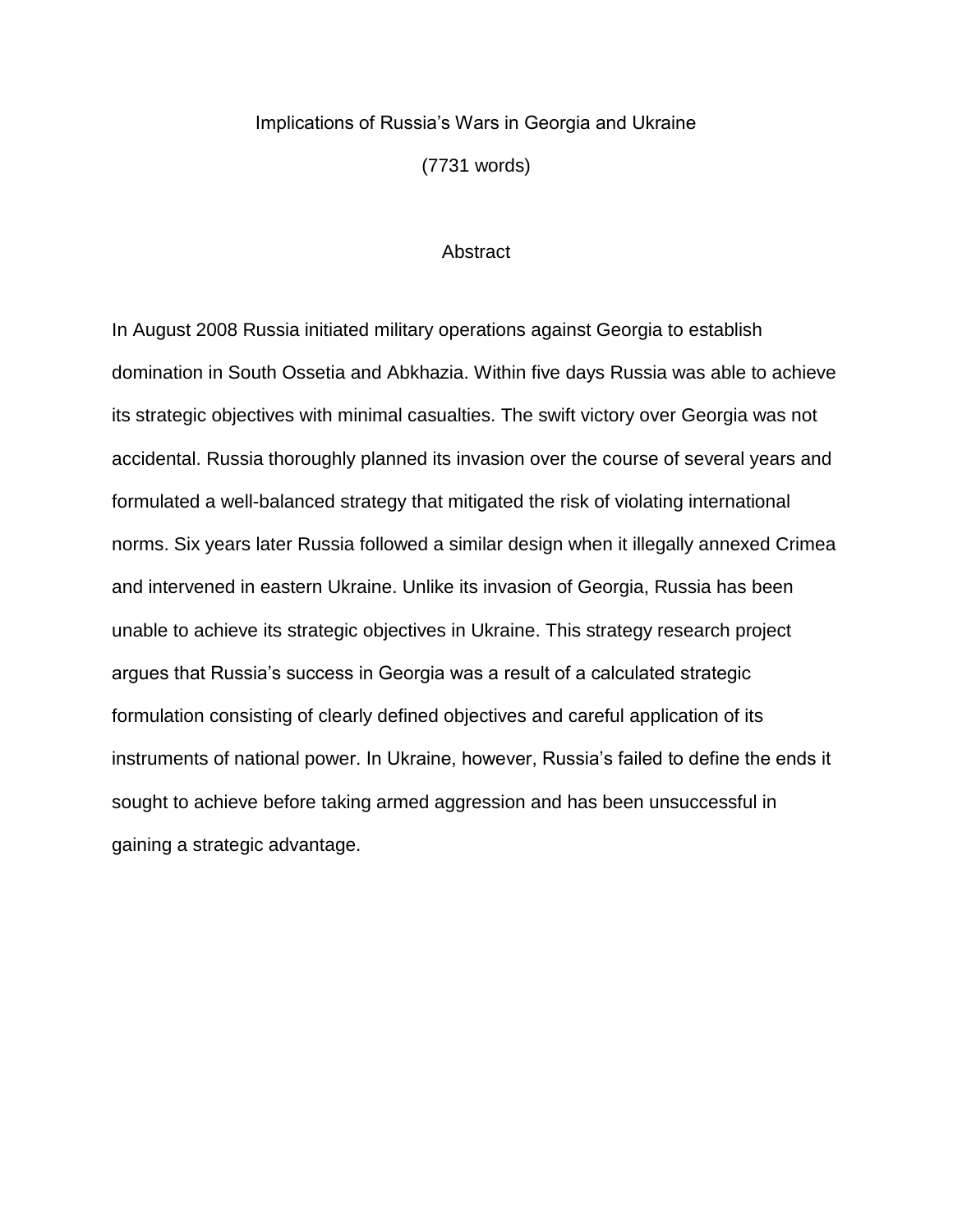### **Implications of Russia's Wars in Georgia and Ukraine**

In August 2008 Russia initiated military operations against Georgia to establish domination in South Ossetia and Abkhazia. Within five days Russia was able to achieve its strategic objectives with minimal casualties and loss of its international standing. The swift victory over Georgia was not accidental. Russia thoroughly planned its invasion over the course of several years and formulated a balanced strategy that mitigated the risk of violating international norms. Six years later Russia followed a similar design when it illegally annexed Crimea and intervened in eastern Ukraine. Yet unlike its invasion of Georgia, Russia has been unable to achieve its strategic objectives in Ukraine and finds itself mired in an unresolved and economically draining conflict. Russia's aggression against two ex-Soviet nations raises several questions. What accounts for the fact that Russia quickly achieved its strategic objectives in Georgia but has yet to do so in Ukraine? Do Russian military operations in Georgia and Ukraine indicate a shift in the character of warfare? What are the implications for the U.S. and its NATO allies with Russia's willingness to use armed force against its neighbors? What policy options exist for the U.S. to prevent Russia from taking similar steps in the future?

This strategy research project will argue that Russia's success in Georgia was a result of a calculated strategic formulation consisting of clearly defined objectives and careful application of its instruments of national power. In Ukraine, however, Russia failed to define the ends it sought to achieve before undertaking armed aggression and has been unsuccessful in gaining a strategic advantage. NATO can draw numerous lessons from both conflicts and prepare for Russian aggression against alliance members. Comparisons between the two actions show that Russia utilized similar ways and means in its strategic formulation. Studying Russian tactics in these conflicts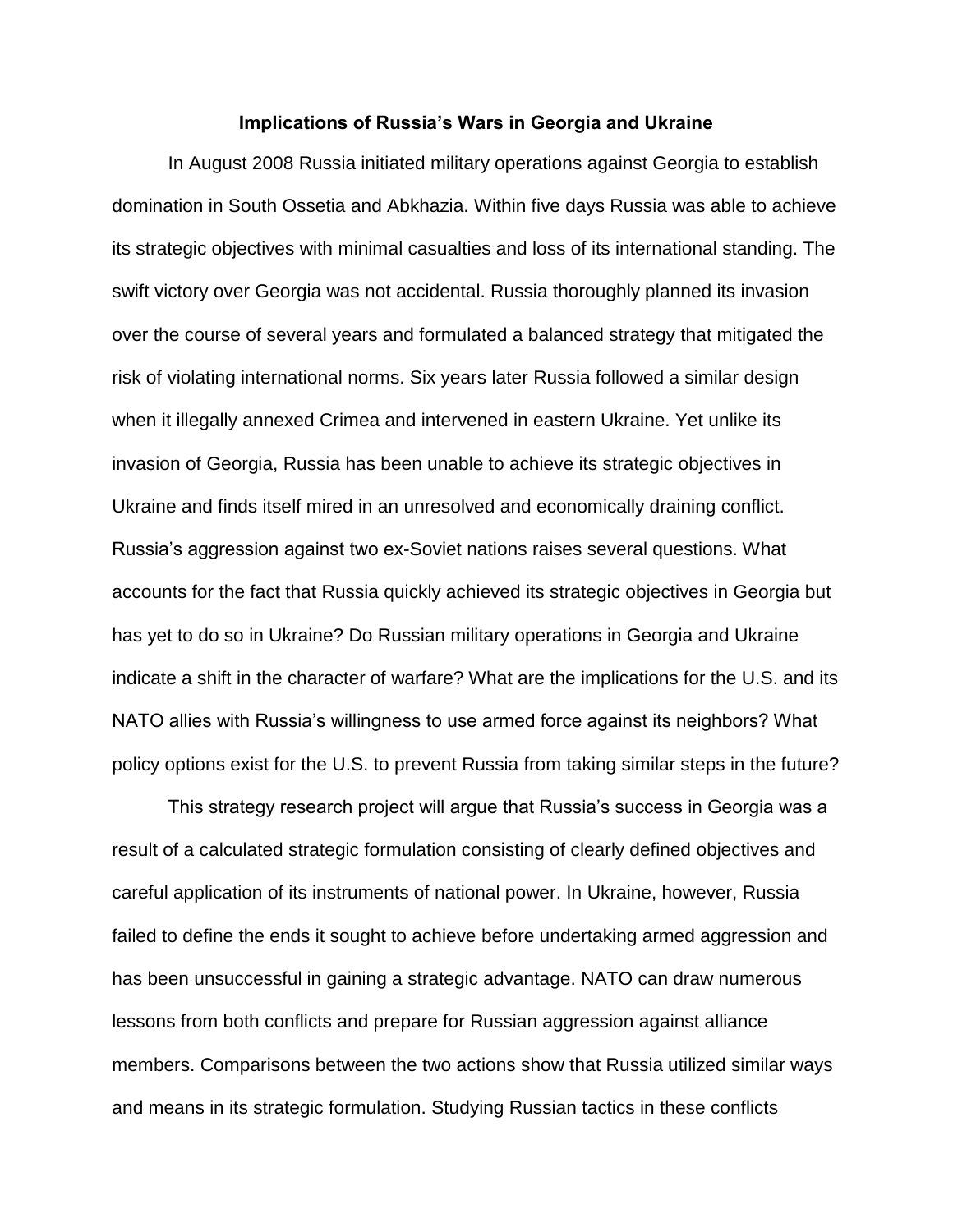provide NATO strategists tools to recognize Moscow's intentions and offer strategic leaders sound advice to deter Russian aggression.

# Russian National Interests

Considering Russia's actions in Georgia and Ukraine and its ongoing efforts to disrupt the international rules-based order, it is apparent that three vital national interests guide Russia's strategic formulation in Europe: authoritarian regime survival, regional hegemony, and the "Russian World." The survival of the current autocratic regime under the control of Russian President Vladimir Putin is the primary national interest for Moscow. Putin enjoys high popular support despite the international isolation and economic damage his policies have wrought. He has been able to achieve a firm hold on power by developing a cult of personality, eliminating political opposition, and consolidating control of the Russian media.

Russia's second national interest is regional hegemony, which it works to establish by threatening former Soviet states seeking to join the EU or NATO. Russian aggression against its neighbors should not be a surprise. The attempt to influence bordering states by force is a Russian tradition that one can trace to at least the Eighteenth Century and the "Great Game" activities against the United Kingdom in Central Asia. This paranoia and skepticism of peaceful coexistence with outside forces continued as an underlying ideology of the Soviet regime. George Kennan argued that the Soviet leadership resembled their Czarist predecessors and that ideology taught them "the outside world was hostile and that it was their duty eventually to overthrow the political forces beyond their borders."<sup>1</sup> Even immediately after the fall of the Soviet Union, Russia's main priority was to restore hegemony over the post-Soviet space in neighboring countries such as Georgia, Moldova, Azerbaijan, and Ukraine.<sup>2</sup> Russia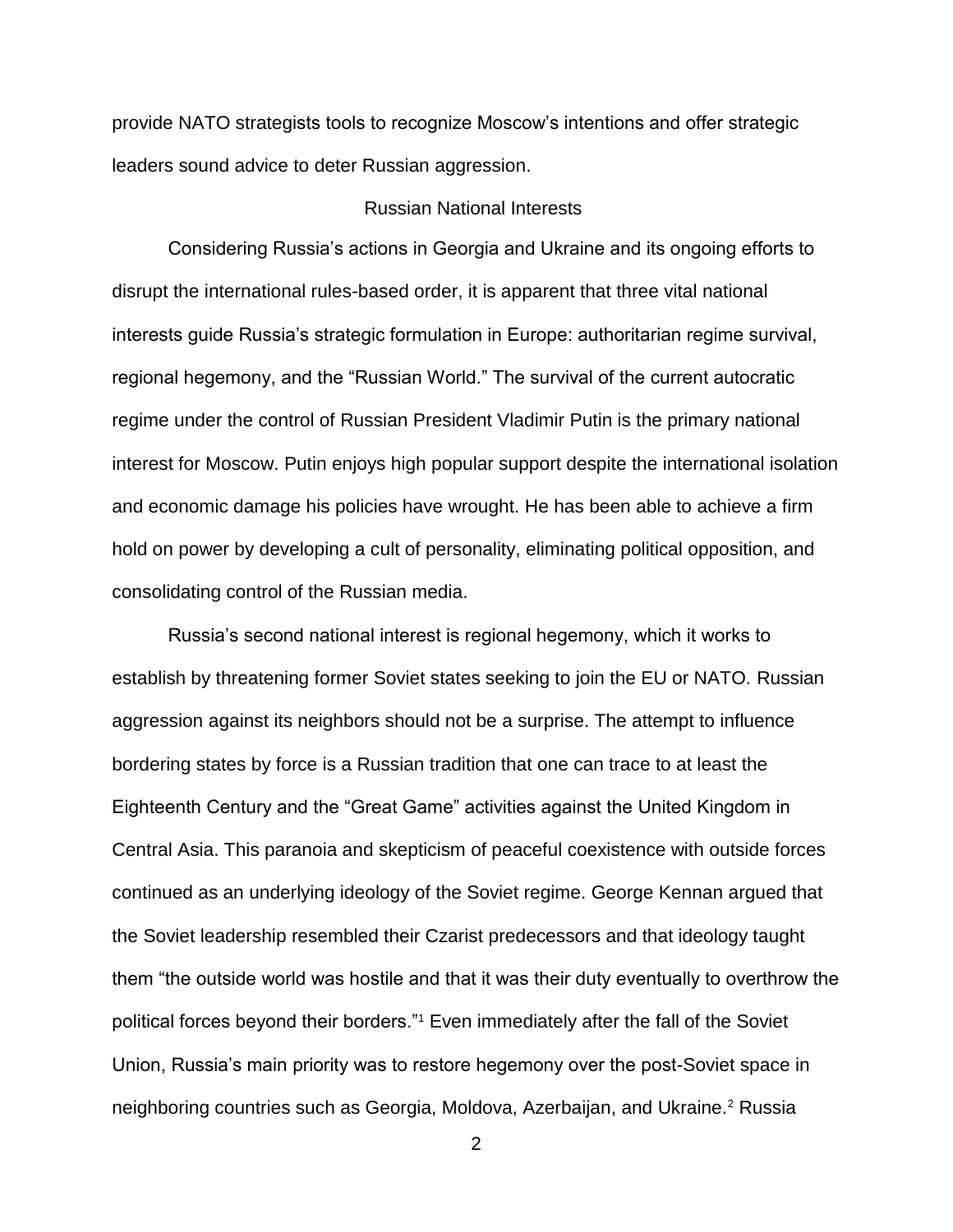considers NATO and EU expansion a direct threat to its attempts to establish a sphere of influence.

Finally, Russia's third vital interest is the "Russian World." To further emphasize an official policy of preventing Western encroachment on Russia's sphere of influence, Putin based his second presidency on "an overlapping triple project: pushing conservative values against postmodern Europe, launching the Eurasian Union as an alternative to the EU, and exalting the 'Russian World.'"<sup>3</sup> Putin used the Russian World policy as a tool to address the concerns of ethnic Russians or Russian speakers who live in post-Soviet states. In 2014, Moscow cited this policy as a justification to illegally annex Crimea by claiming Russia was a "divided nation." According to Putin, Russia has a responsibility "to protect not only ethic Russians abroad, but also all those allied in some way to 'Russian civilization."<sup>4</sup> Although the narrative of a Russian World was a rationalization for Moscow's actions in Ukraine, Russia has used this concept to justify aggression against other former Soviet states, specifically in Georgia where Russia intervened to protect ethnic Abkhazians and Ossetians. Since Abkhazians and Ossetians are not ethnically Russian, this action demonstrated Russia's claim that it also reserved the right to protect ethnic minorities in former Soviet states under its Law of Compatriots Abroad. Igor Zevelev explains that "the notion of 'compatriots' applies first and foremost to ethnic Russians, but also includes into this category all of the nontitular groups living in the CIS and titular groups retaining their Soviet traits."<sup>5</sup> In 2008 it became apparent that Russia was not destined to be a benign partner of the West when its military crossed an international border to attack a sovereign state under the pretext of protecting an oppressed minority.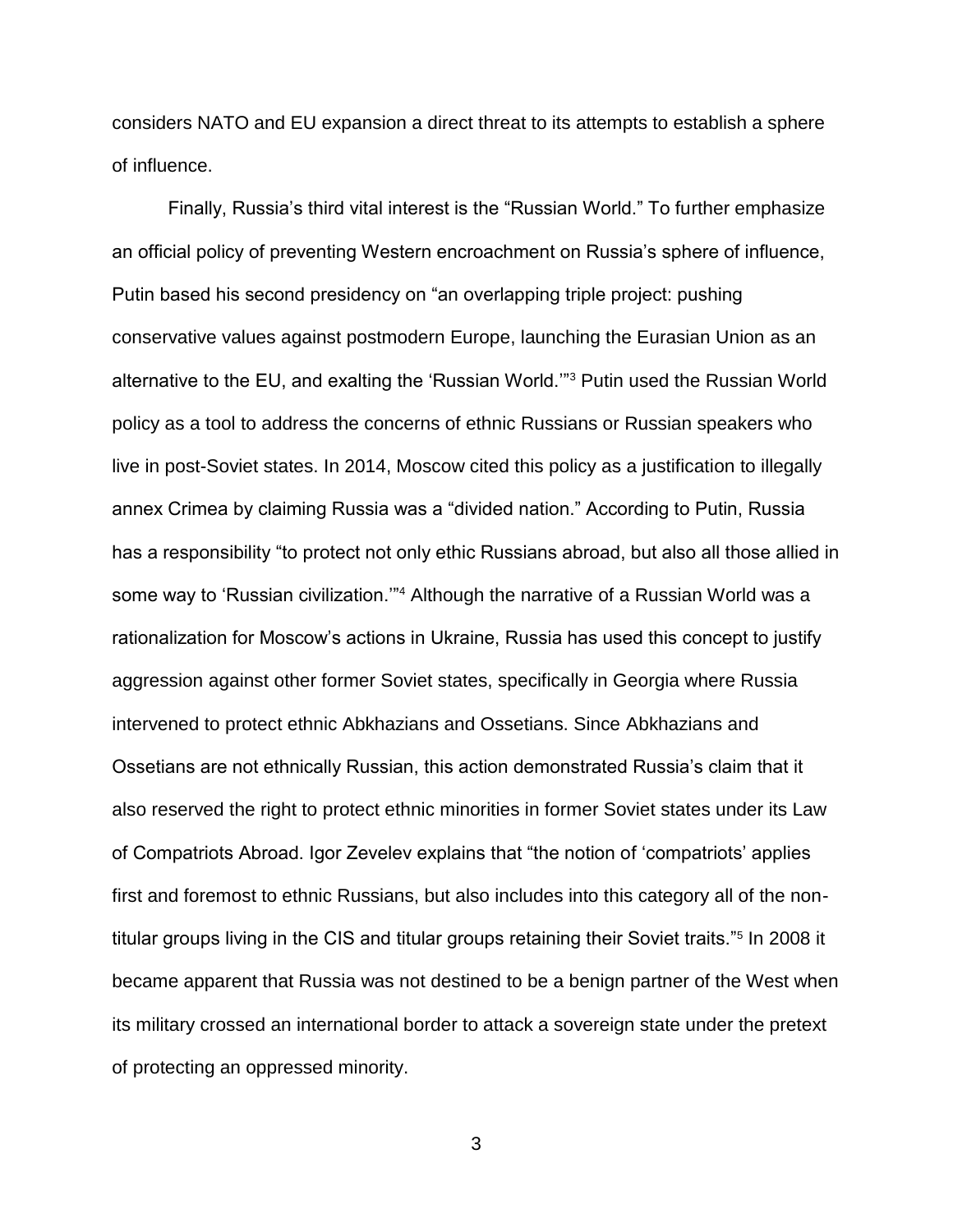### Russia's Invasion of Georgia - August 2008

The 2008 invasion of Georgia signaled to the world that Russia was willing to use force and violate international norms to achieve its desire for regional hegemony. Russia launched the invasion after a period of worsening relations with the Georgian government under the leadership of Mikheil Saakashvili that sought EU and NATO membership. The conflict can trace its roots to the early 1990s and the aftermath of the dissolution of the Soviet Union. The newly independent Georgian government found itself combating separatists in the autonomous regions of Abkhazia and South Ossetia until it accepted Russian dictated peace terms. During these conflicts, the Russian army was an active participant supplying weapons and assistance, both by smuggling and legal transfer, to Abkhaz and Ossetian militias.<sup>6</sup> After the cessation of hostilities, Russia obtained the right to maintain military bases in Georgia, set the mandate for peacekeeping forces in Abkhazia and South Ossetia, and compelled Georgia to join the Commonwealth of Independent States in exchange for its assistance in ending the conflict.

Throughout the remainder of the 1990s and early 2000s, Georgia slowly moved away from Russian Federation domination toward a policy that sought closer ties to the West and membership in NATO. In 2003, the pro-democracy Rose Revolution brought Saakashvili to power and indicated a profound shift in Georgian domestic and international policy. Saakashvili sought to construct a strong Georgian state built on liberal democracy that could re-establish its territorial integrity.

From the Russian perspective, Saakashvili and the Rose Revolution were seen as a political shift orchestrated by the U.S. in which it replaced a pro-Russian government with one dominated by Washington. The Orange Revolution in Ukraine a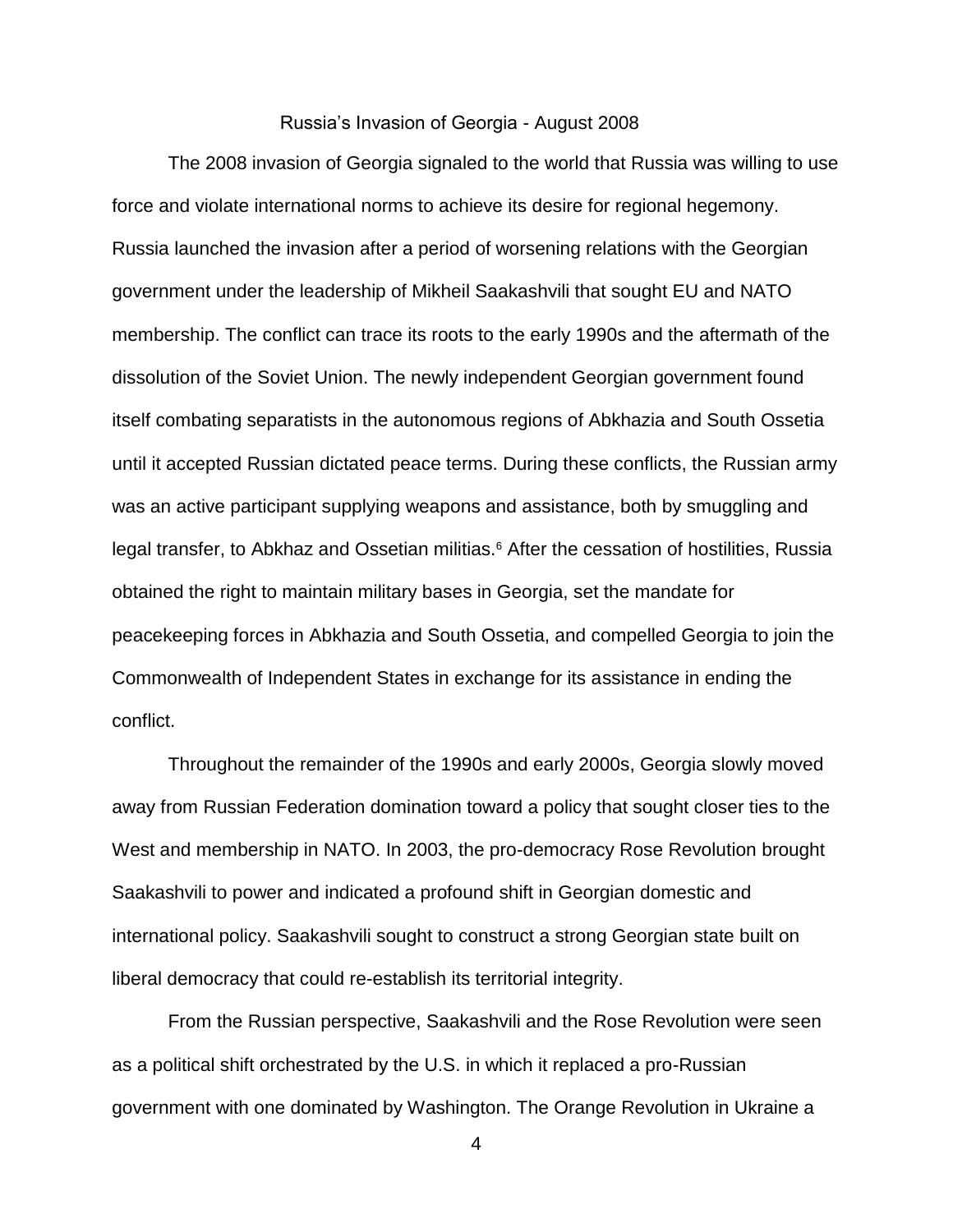year later further fueled these fears leading to the perception that color revolutions were coordinated U.S. efforts to counter Russia's sphere of influence over the former Soviet states.<sup>7</sup>

In formulating its strategy for the invasion of Georgia, Russia was able to execute a plan that effectively balanced risks between its ends, ways, and means. Russia's geopolitical and long-term strategic ends were four-fold. First, expel Georgian troops and terminate Georgian sovereignty in South Ossetia and Abkhazia. Second, prevent NATO expansion and send a message to other former Soviet states, especially Ukraine, that seeking closer ties to the West may lead to war. Third, increase its control of the Caucasus, particularly over strategic energy pipelines. Finally, create a sphere of influence in the former Soviet Union and beyond.<sup>8</sup>

The various ways Russia utilized to achieve its strategic ends included economic intimidation, subversion of the Georgian government, use of separatist forces, prepositioning and commitment of conventional forces, and disinformation dissemination. Russia would use these ways in a similar manner during the 2014 action against Ukraine. First, to achieve its strategic end of terminating Georgian sovereignty in South Ossetia and Abkhazia, it was necessary for Russia to undermine the legitimacy and stability of the Saakashvilli government through economic pressure and subversion. Additionally, Moscow recognized that it had to forcibly expel Georgian military presence from the contested areas to achieve de-facto control. Using conventional and separatist forces, Russia would demonstrate the vulnerability of Georgia as a viable corridor for energy pipelines and Russia's ability to exert its dominance in the region.<sup>9</sup>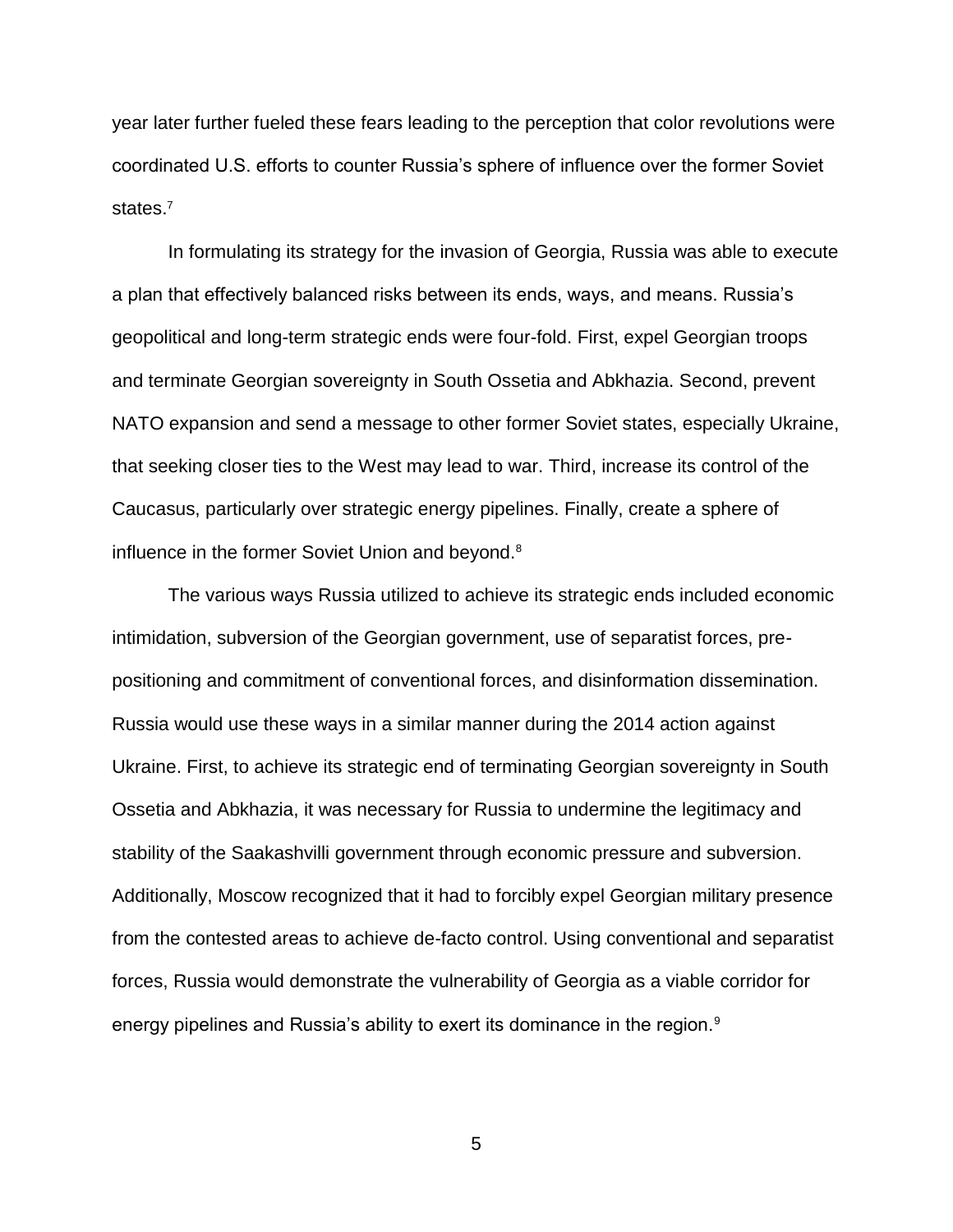To achieve its second strategic end of preventing Georgia from joining NATO, Russia had to create an internal conflict that would deter NATO from offering Georgia a NATO Membership Action Plan. In March 2008, German Chancellor Angela Merkel told top German military commanders "countries that are enmeshed in regional and internal conflicts cannot become NATO members."<sup>10</sup> Russian leadership understood that an invasion of Georgia would satisfy these conditions and confirmed their intentions in public statements. After Merkel's pronouncement, the Russian envoy to NATO warned that, "as soon as Georgia gets some kind of prospect from Washington of NATO membership, the next day the process of real secession of these two territories from Georgia will begin."<sup>11</sup> In August 2008, Russia's invasion would spoil Georgia's NATO aspirations and warn other nations seeking closer ties to the West.

In order to achieve the strategic end of creating a sphere of influence in the former Soviet Union, Russia had to send a strong message to its neighboring states through the permanent dissolution of Georgia's territorial integrity. Russia relied on a concerted disinformation campaign that placed the blame on Georgia as the aggressor and exploited divisions in the West to prevent a unified response. The result was that even those nations who supported Georgia felt compelled to criticize Saakashvili for rashness and provocative behavior.<sup>12</sup> These criticisms resulted in a tepid response from the West and enabled Russia to extend its sphere of influence.

To execute its strategic concepts, Russia employed all its instruments of national power with a range of resources. The first instrument, and the primary resource, was its military strength. The utilization of overwhelming conventional force coupled with separatist militias ensured that Russia could destroy Georgia's military capability while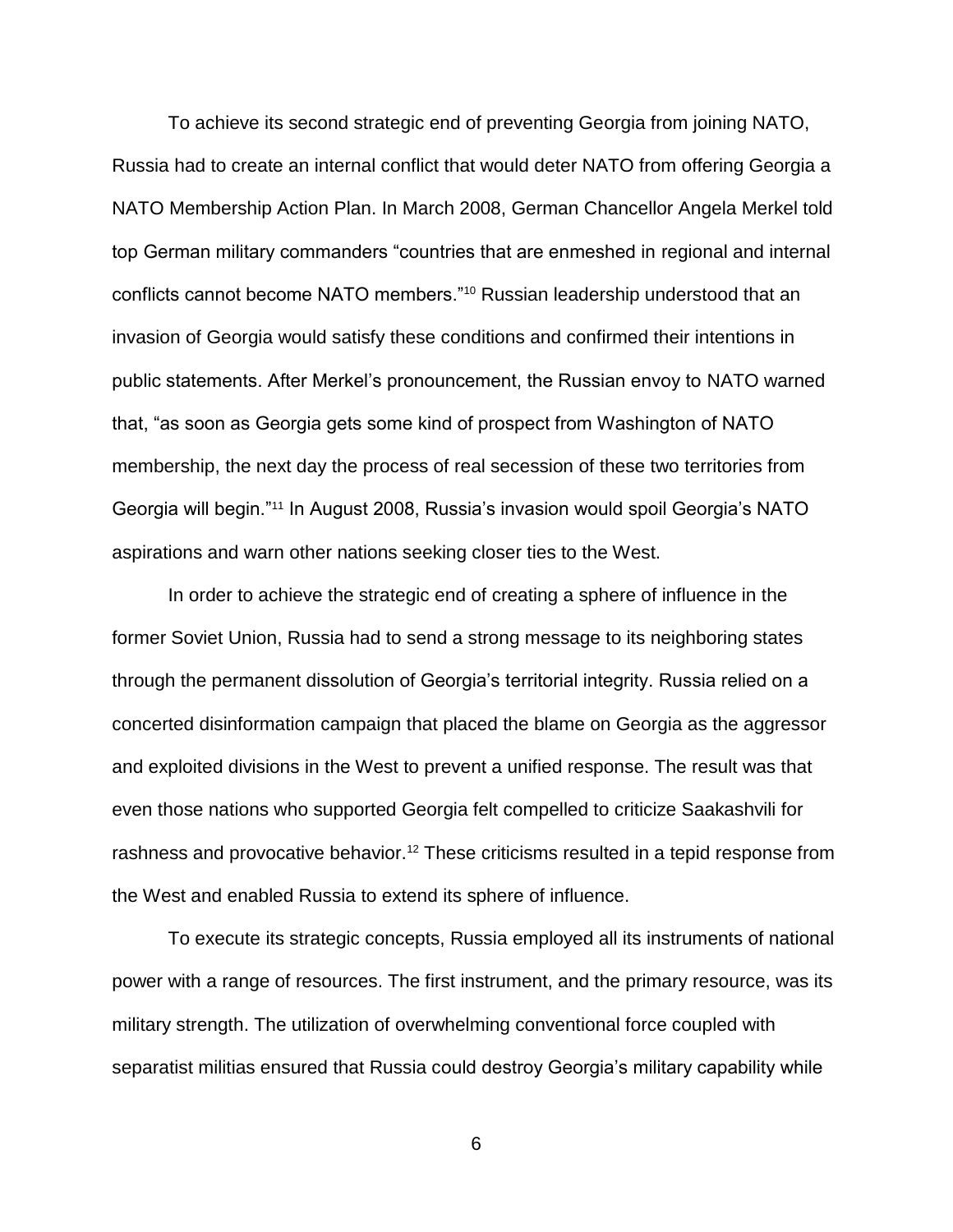overcoming significant readiness shortcomings. One can trace Russia's decision to rely on a military solution with its 2003 transfer of heavy military equipment including T-55 and T-72 main battle tanks to South Ossetia. Elements of the Russian military would continue to advise and train separatist militias to augment its conventional capability. During the conflict, between 10,000 and 15,000 militias and auxiliary fighters participated in operations ranging from standard partisan operations to coordinated combined arms operations with the Russian military.<sup>13</sup>

To successfully deploy its massive conventional invasion force, Russia took several preparatory steps. First, in April 2008 Russia doubled its peacekeeping contingent in Abkhazia to 3,000 soldiers under the pretext that Georgia was concentrating forces and weapons in Abkhazia.<sup>14</sup> Next, In May Moscow sent a battalion of railroad troops into Abkhazia to repair a key rail line and bridges that would later play a critical role in moving armored equipment into Georgia. Finally, in July the Russian military conducted a large scale exercise, Kavkaz-2008, involving 8,000 troops, 30 aircraft, and 700 combat vehicles near the Russian-Georgian border.<sup>15</sup> After the completion of the exercise, the units remained in their positions and would later participate in the invasion.

By August 2008, Russia was able to pre-position and employ a force with significantly more combat power than the Georgian military, and with viable lines of communication into Abkhazia and South Ossetia. On the first day of hostilities, Russia deployed to South Ossetia the 58th Army consisting of the 19th and 42nd Rifle Divisions as well as a battalion of the 33rd Special Mountain Brigade. Russia also sent elements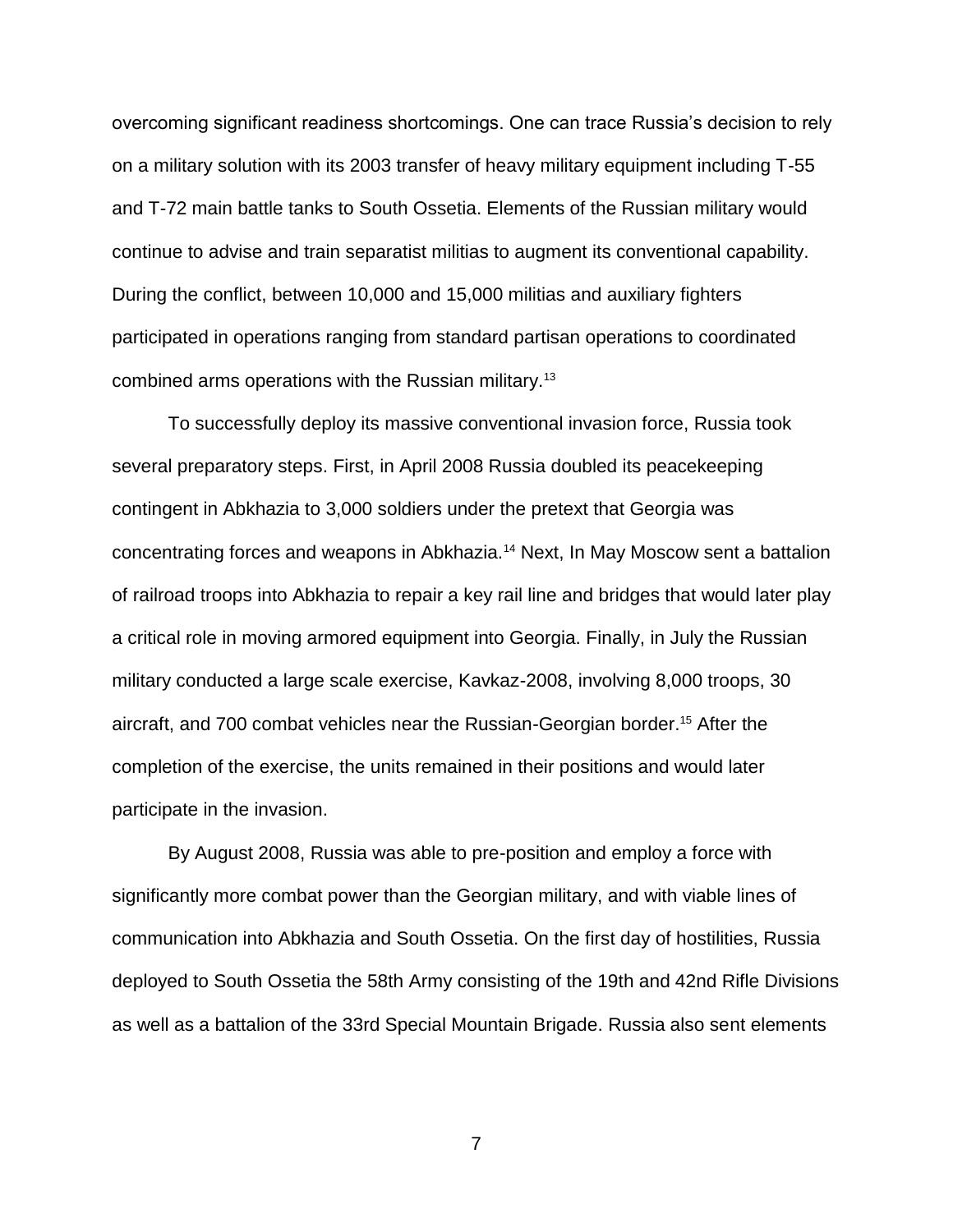of the 76th Guards Air Assault Division and 98th Airborne Division into action along with the 45th Airborne Special Forces Regiment.<sup>16</sup>

In Abkhazia, Russia employed the Black Sea fleet to land marines at the Georgian port of Ochamchire while the 20th Motorized Rifle Division moved into Abkhazia via the recently repaired rail line. In total, Russia deployed up to 15,000 soldiers to Abkhazia and 12,000 to South Ossetia. The total number of Russian troops moved into Georgia was approximately 25,000-30,000 supported by more than 1,200 pieces of armor and heavy artillery.<sup>17</sup>

With the employment of its diplomatic instrument of national power, Russia's objectives were to undermine the legitimacy of the Georgian government and set the conditions for the 2008 invasion and eventual annexation of South Ossetia and Abkhazia. Moscow began to apply pressure in 2002 when it initiated mass distribution of Russian passports to Georgian citizens in Abkhazia and South Ossetia. In doing so, Russia established a justification for the eventual use of force to protect what it considered Russian citizens.

Additionally, in 2007 Putin used diplomatic power to enable the pre-positioning of the invasion force by terminating Russia's participation in the Treaty on Conventional Forces in Europe. This move effectively removed all limits on the deployment of Russian troops and equipment in the North Caucasus.<sup>18</sup> The final utilization of Russia's diplomatic power came in April 2008 when the then outgoing President Putin authorized direct official relations between the Russian government and secessionist authorities in Abkhazia and South Ossetia. This decree marked the first overt Russian move to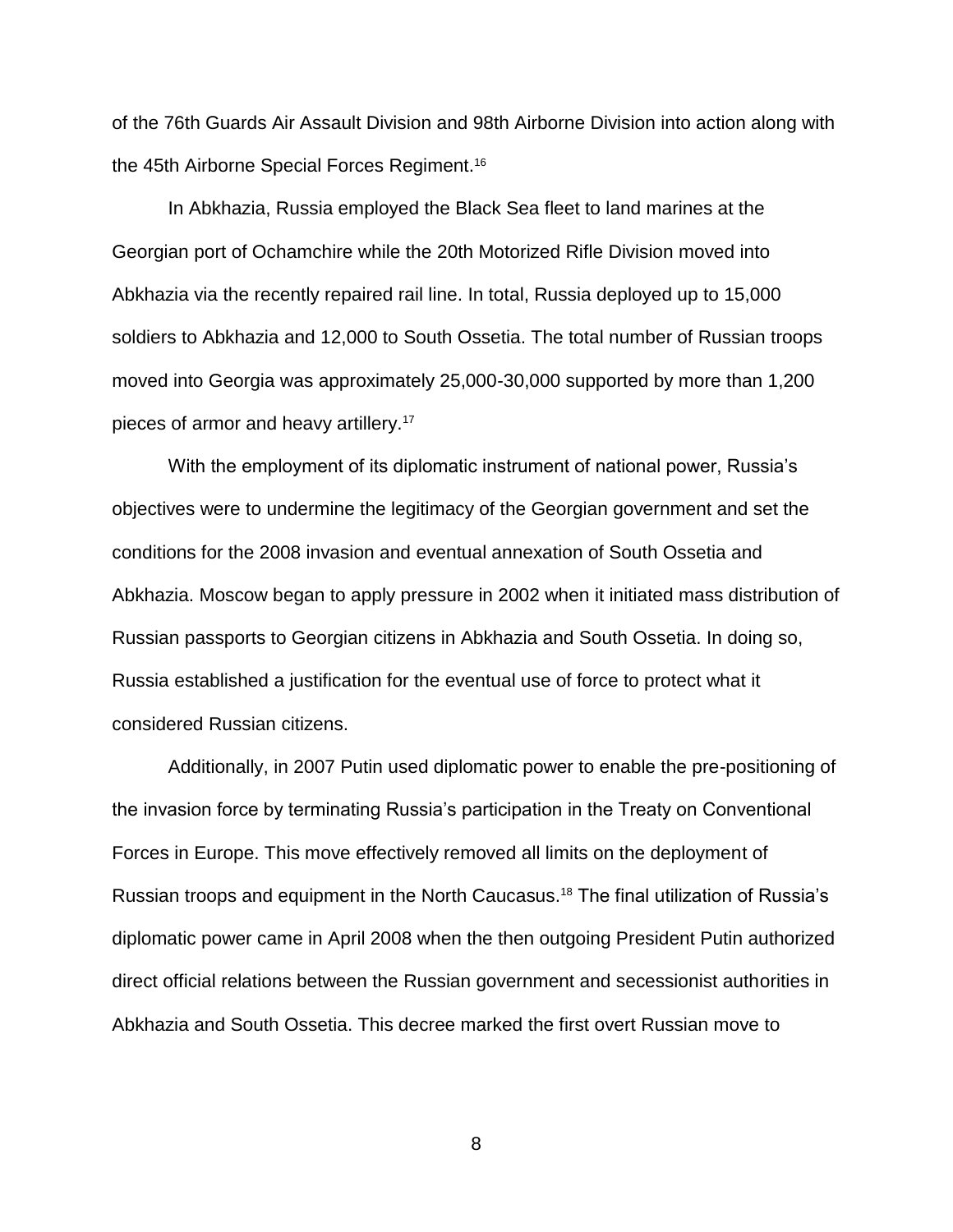change the post-1991 internationally recognized borders by setting the conditions for eventual annexation of the two territories.<sup>19</sup>

Economically, Russia's focus was to isolate the legitimate Georgian government and prop up the separatist regions. In 2003 it broke the international embargo on Abkhazia by sending a tourist ship from Sukhumi to Sochi.<sup>20</sup> Moscow increased its economic intimidation in early 2006 by attempting to cut off energy supplies in the midst of an extremely cold winter. A series of explosions in the Russian Republic of North Ossetia damaged power transmission and gas pipelines that connected Russia with Georgia. These moves were followed in March 2006 with a Russian ban on Georgian wine and mineral water under the pretext of health and safety concerns.<sup>21</sup> Later that year in response to Georgia's detention of four Russian military officers suspected of espionage, Russia cut all rail, sea, air, road, and postal links with its neighbor.<sup>22</sup> With these steps, Russia effectively subjected Georgia to a complete economic embargo. The final economic resource that Russia employed was its March 2008 announcement that the country was withdrawing from the treaty imposing sanctions on Abkhazia. At the same time, Russia continued its commercial embargos, transport blockades, and visa restrictions against Georgia. By withdrawing from the treaty, Russian essentially annexed Abkhazia economically.<sup>23</sup>

The final instrument of national power Russia employed to achieve its strategic ends was an informational campaign based on three themes. First, Georgia was the aggressor and provoked the conflict. Second, Moscow had no choice but to intervene on behalf of its citizens. Third, the West had no basis to criticize Russia's actions because of NATO's involvement in Kosovo.<sup>24</sup> Furthermore, in foreshadowing similar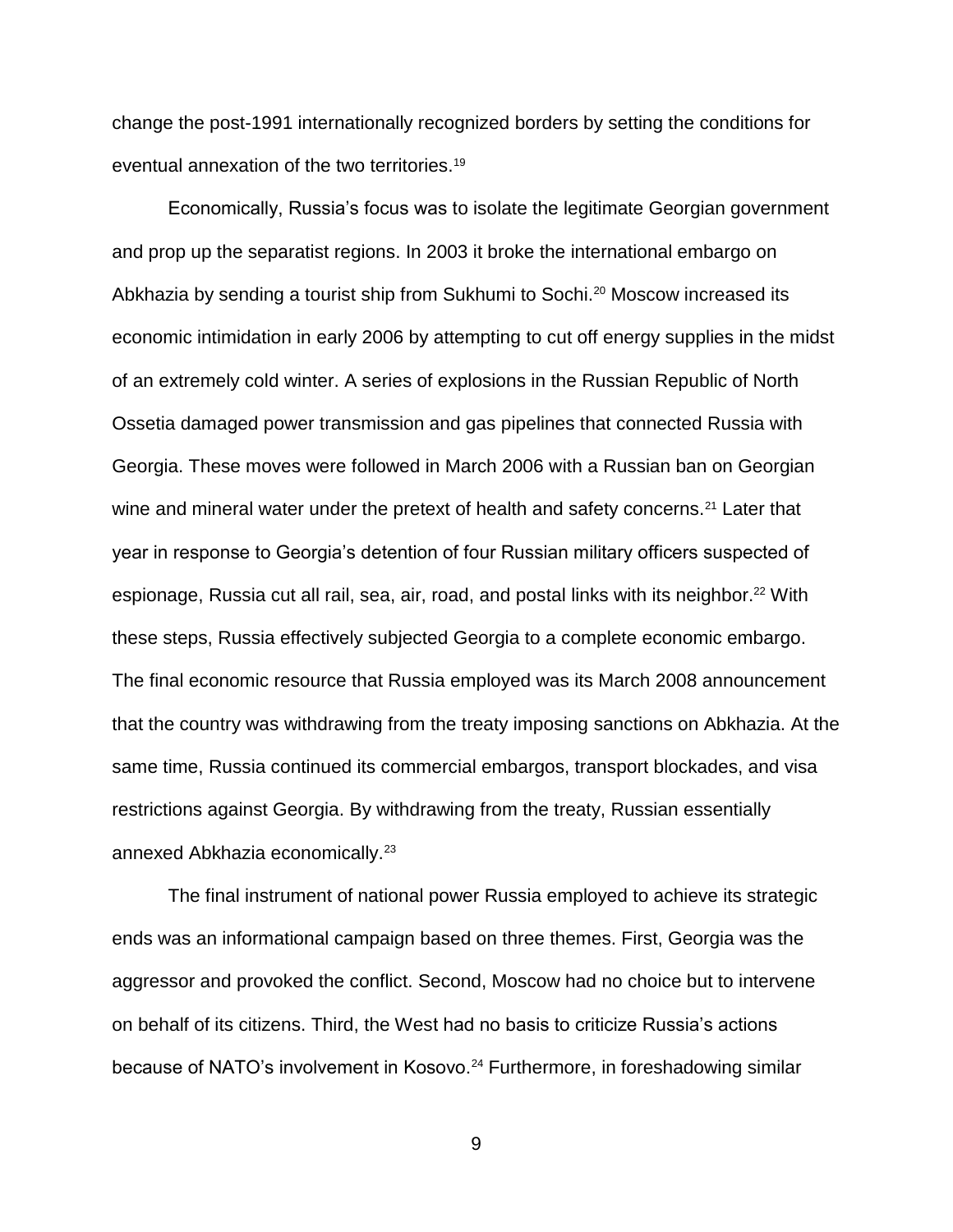arguments that it would use in Ukraine, Russia maintained that the right of nations to self-determination took precedence over any claims concerning territorial integrity.<sup>25</sup> To advance these themes, the Russian government pre-positioned journalists in South Ossetia before the commencement of hostilities. These journalists were a part of Russia's media assault on Georgia to spread disinformation and distorted accounts of the war. Although several Russian news stories were outlandish and easily discredited, enough contained a careful mix of obvious truths with falsehoods that many found either plausible or impossible to check. As a result, other media sources quickly picked up Russian disinformation and used it in good faith, which in turn added credibility to the disinformation.<sup>26</sup>

When considering Russia's application of available resources and the use of its instruments of national power, its strategy was feasible and suitable. Georgia's inability to counter the Russian invasion demonstrated the strategy's feasibility. The Georgian military force in South Ossetia consisted of about 15,000 soldiers with little air support capability. The combined Russian invasion force quickly overwhelmed Georgian resistance and achieve its operational objectives. As for its suitability, the strategy was successful in the achievement of Russia's national objectives. By destroying Georgian military capability and establishing permanent control over the contested areas, Russia has stopped any further NATO expansion in former Soviet states. Furthermore, Georgia appears unable to regain control over Abkhazia and South Ossetia and may lose both to Russian annexation.

Where Russia assumed risk was with the strategy's acceptability. In order to realize its strategic objectives, Russia could have considered other applications of its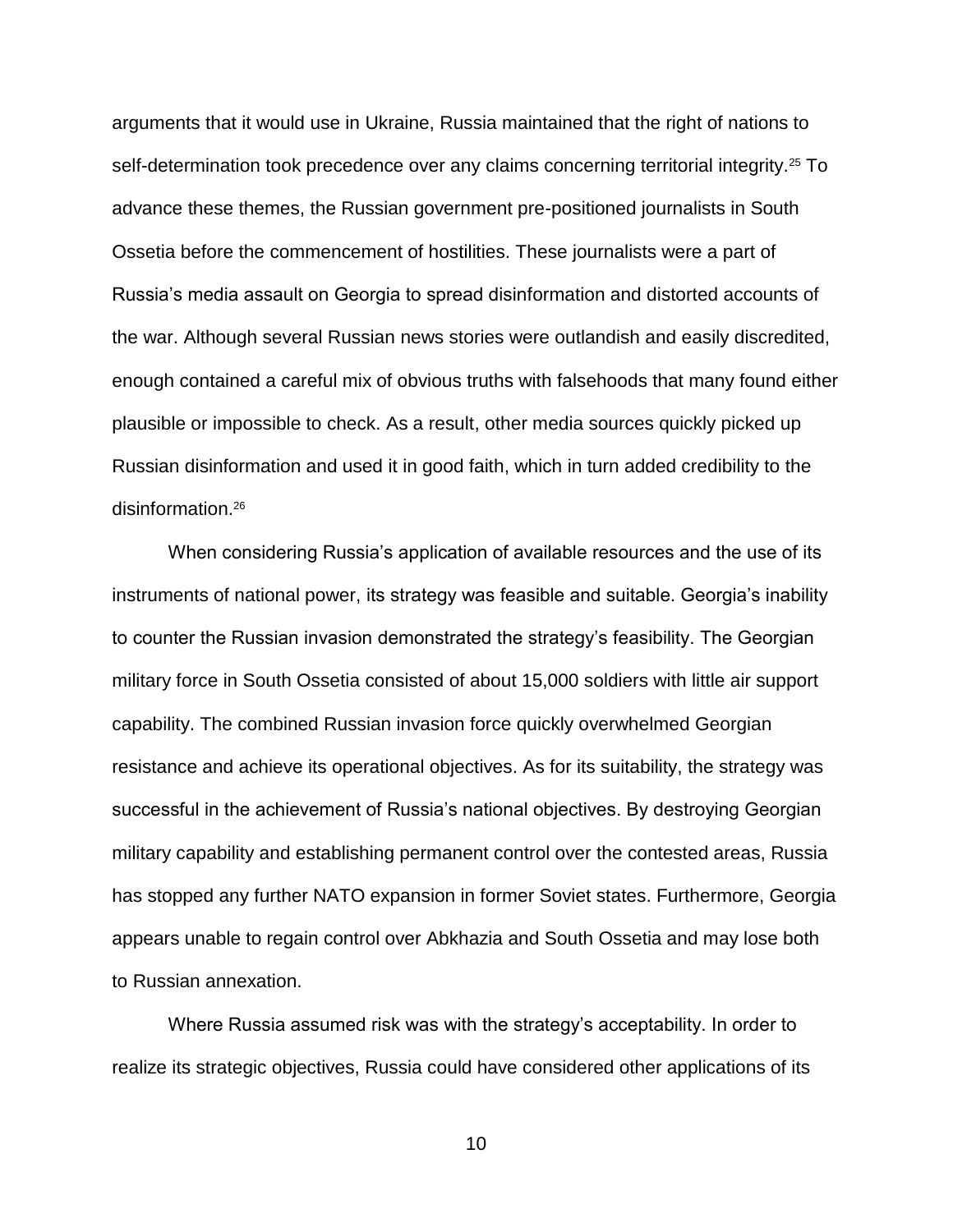resources that did not include the violation of another state's sovereignty. The decision to defy international norms risked its global standing and could have led to a severe reaction from the West. Since the EU and U.S. provided tepid responses to the invasion, the strategy appears to have been acceptable. Dr. Stephen Blank argued "the Russian government has yet to pay a serious price by its reckoning for what it did. Thus Moscow showed that it was not deterred and exploited Western division and irresolution."<sup>27</sup>

With its strategic objectives met, what lessons did Russia learn from its war with Georgia? At the strategic level, Russia understood that armed aggression was acceptable if it could effectively employ the informational instrument of national power to dominate the narrative in its favor. Additionally, the employment of conventional forces required substantial planning and pre-positioning to set the conditions for success.

At the tactical level, the Russian military's performance resulted in an intensive reform effort to address deficiencies with equipment maintenance and personnel management. Additionally, the Russian military demonstrated other weaknesses to include poor command and control, breakdowns in interoperability between the air force and army, and difficulty in locating Georgian artillery.<sup>28</sup> Most notably, Russia was ineffective in countering Georgia's air defense systems and lacked the training and technology needed to employ precision munitions.<sup>29</sup> These shortcomings in Russian military capability provide NATO with an opportunity to focus its training efforts.

With respect to how NATO countries should tailor their combined arms training to counter a potential near-peer threat, Russian forces generally used Soviet tactics. They did not attempt to stop, establish support by fire positions, and maneuver to the flanks of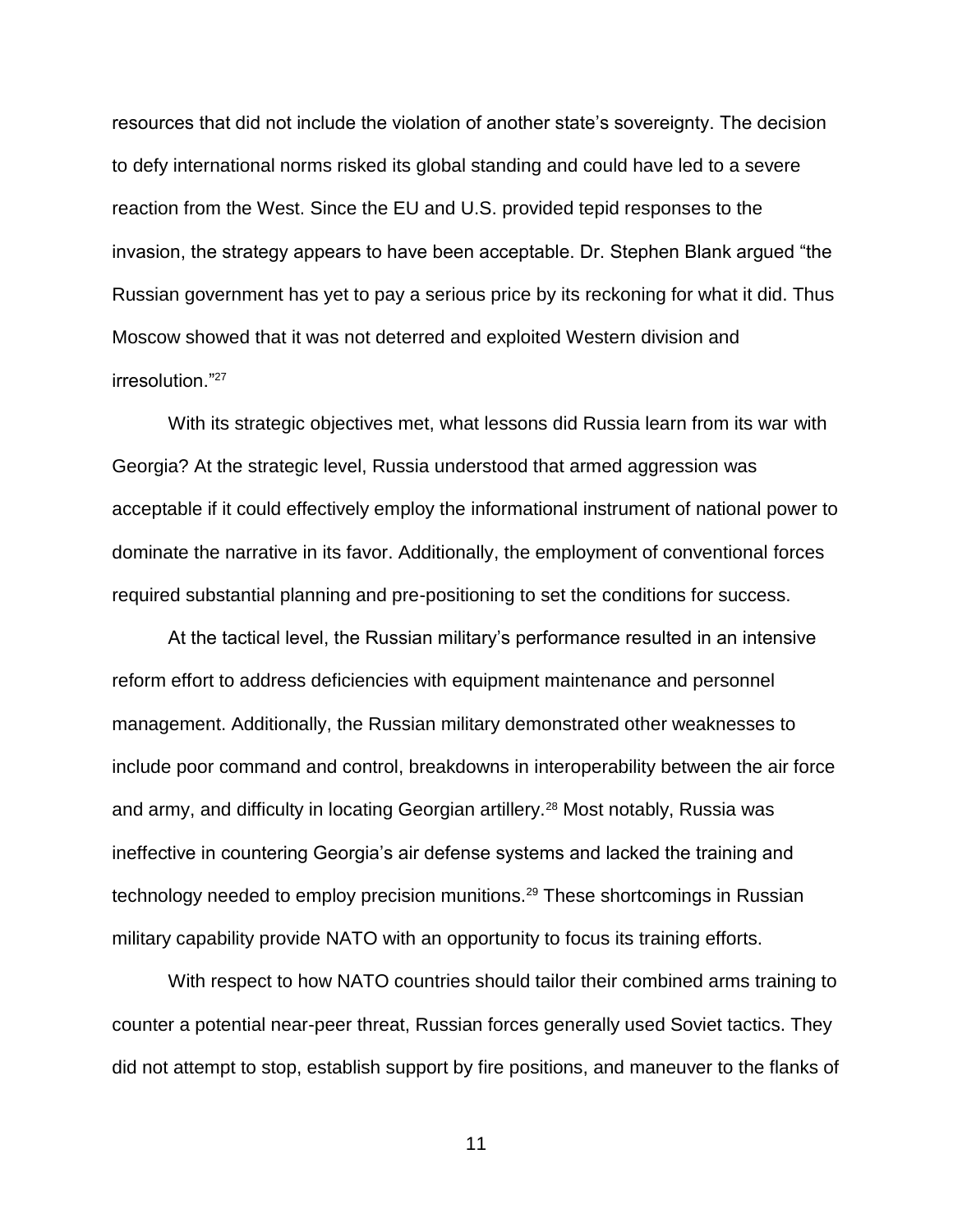Georgian forces. The use of these tactics provided a number of advantages to Russian forces to include speed, simplicity, and significant shock effect when combined with massive air and artillery attacks.<sup>30</sup> Simple maneuver tactics and synchronization of surface-to-surface fires and maneuver are traits that the Russian military would utilize again in its invasion of Ukraine in 2014.

### Russian Action against Ukraine - 2014

The events in Georgia should have dispelled any doubts about Russia's willingness to prevent former Soviet states from pursuing closer integration with the West. Emboldened by its actions in Georgia, Russia again took an opportunity to exert its dominance in response to Ukraine's attempts to foster closer relations with the EU. The chain of events that lead to Russia's aggression against Ukraine began in November 2013 when protests broke out on the Maidan, Kiev's central square. Demonstrators took to the Maidan in response to Ukrainian President Viktor Yanukovych's refusal to sign an Association Agreement with the EU. The protests would become increasingly violent and eventually morphed into a full-scale uprising that prompted Yanukovych and his inner circle to flee the country in February 2014. Fearing a contagion of pro-democracy protests and sensing Western indecisiveness, Putin took the opportunity to further Russia's national interests.

Within a week of Yanukovych's departure, Russia rapidly annexed the Ukrainian Crimea peninsula. In April 2014, Ukrainian forces clashed with pro-Russian militants in the Donbas area of eastern Ukraine. Initially expecting a rapid victory over Ukrainian forces, Russia limited its support to the Donbas separatists until Ukraine mounted a successful counteroffensive in July 2014. The conflict in Donbas quickly escalated into a conventional conflict with Russia providing substantial support in the form of money,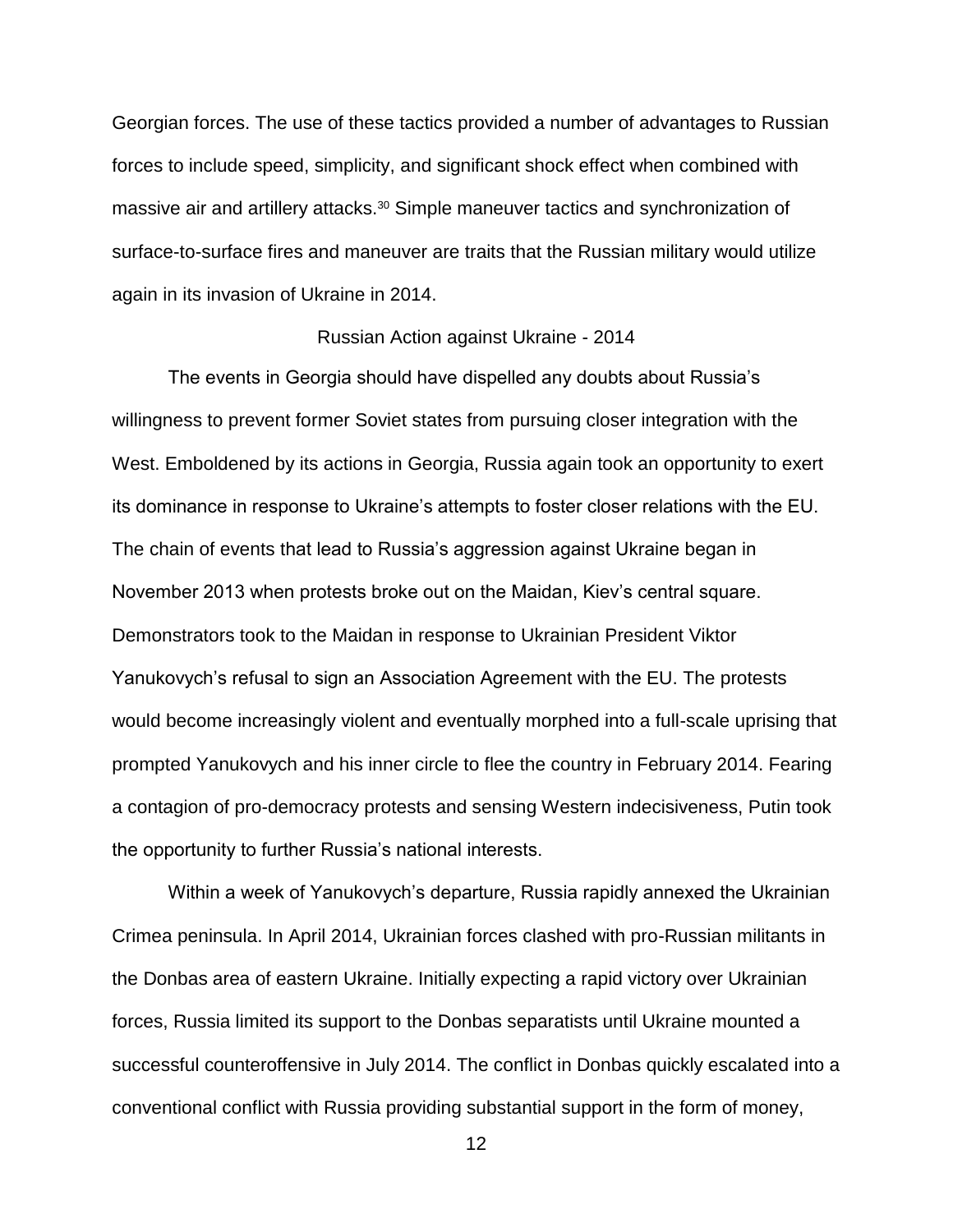lethal weaponry, personnel, and the unofficial commitment of regular Russian military formations. The invasion of sovereign Ukrainian territory "shattered any remaining illusions about this Kremlin's willingness to abide by international law or live by the rules of the institutions that Russia joined at the end of the Cold War."<sup>31</sup> In February 2015, German Prime Minister Angela Merkel and French President Francois Hollande negotiated the Minsk II ceasefire that outlines a roadmap to resolve the conflict.

Russia's strategic formulation against Ukraine utilized similar ways and means as the successful invasion of Georgia. Unlike in 2008, however, Moscow did not execute a balanced strategy, assumed excessive risk, and remains in an unresolved, costly quagmire. The primary reason for Russia's failure is that it did not clearly define its ends before undertaking armed aggression against Ukraine. Instead, Moscow's actions in 2014 were reactionary and its ends shifted as the situation developed. In Georgia, Russia was able to set the conditions so that when war came it was positioned for rapid success. In Ukraine, though, events moved too fast for Moscow to develop a strategy that would achieve a quick victory in the Donbas or influence the information campaign to portray Kiev as the aggressor. Before the collapse of the Yanukovych government, Moscow's primary strategic objective for Ukraine was to keep it aligned with Russia as a member of the Eurasian Customs Union. Lawrence Freedman explains that the Customs Union "was to mimic the EU in terms of starting as a customs union, then becoming a supra-national entity with Russia dominant that would bring together economies, legal systems, customs services, and military capabilities to rival the EU, the U.S., and China."<sup>32</sup> Ukraine was an essential element for the Customs Union's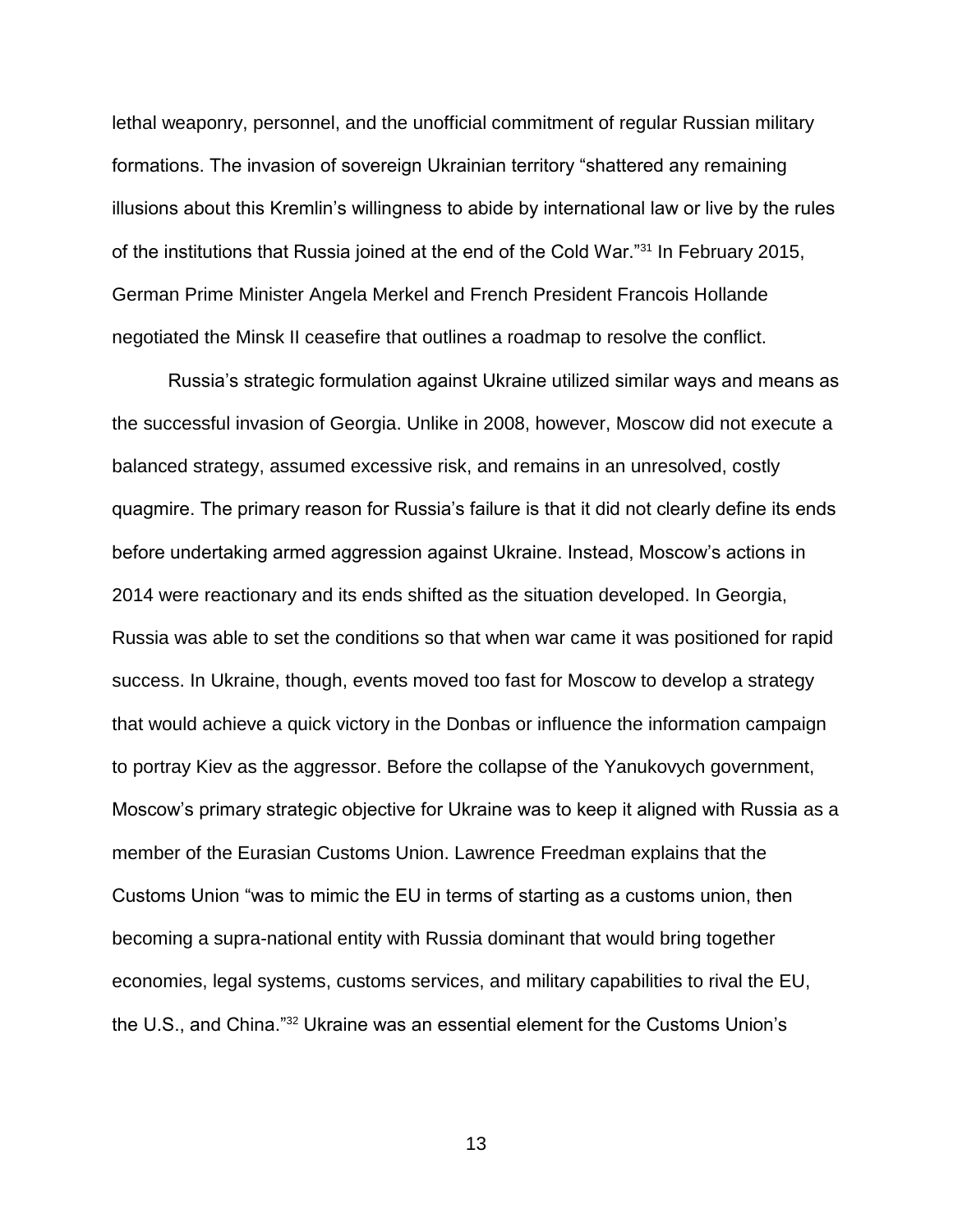creation and if Kiev instead aligned with the EU, Putin's aspiration for the Customs Union would be shattered.<sup>33</sup>

With Yanukovych's departure, Russia commenced to execute a strategy meant to achieve three geopolitical and long-term ends in Ukraine. First, Russia aspired to halt Ukraine's efforts to foster closer relations with the EU and join Western institutions. Lawrence Freedman argues that Putin's actions post-Yanukovych were to recover his lost position to his long-standing ambitions and "turn Ukraine away from the EU and back toward the Customs Union."<sup>34</sup> If that failed, then Moscow could repeat its actions in Georgia and create a situation of chaos and conflict that would prevent Ukraine from joining the EU. Russia's actions would also send a message to other Eurasian states such as Armenia, Belarus, and Kazakhstan that any move away from the Customs Union would result in conflict.

Second, Russia sought to ensure it maintained control over the Russian Navy's Sevastopol port in Crimea and home to the Black Sea Fleet. In 2010, the Yanukovych government extended the Russian lease of the Sevastopol port facilities until 2042 in exchange for discounted gas prices. The agreement caused public protests in Ukraine and Russia worried that a Western-aligned government could conceivably terminate the  $lease.<sup>35</sup>$ 

Finally, Russian government leaders saw the actions in Ukraine as a larger Western orchestrated plot and pursued a strategy meant to stop the spread of prodemocracy "color revolutions." Putin saw popular demonstrations such as the 2003 Rose Revolution in Georgia, 2004 Orange Revolution in Ukraine, and 2014 EuroMaidan Revolution as conspiracies to peel former Soviet states away from Moscow. John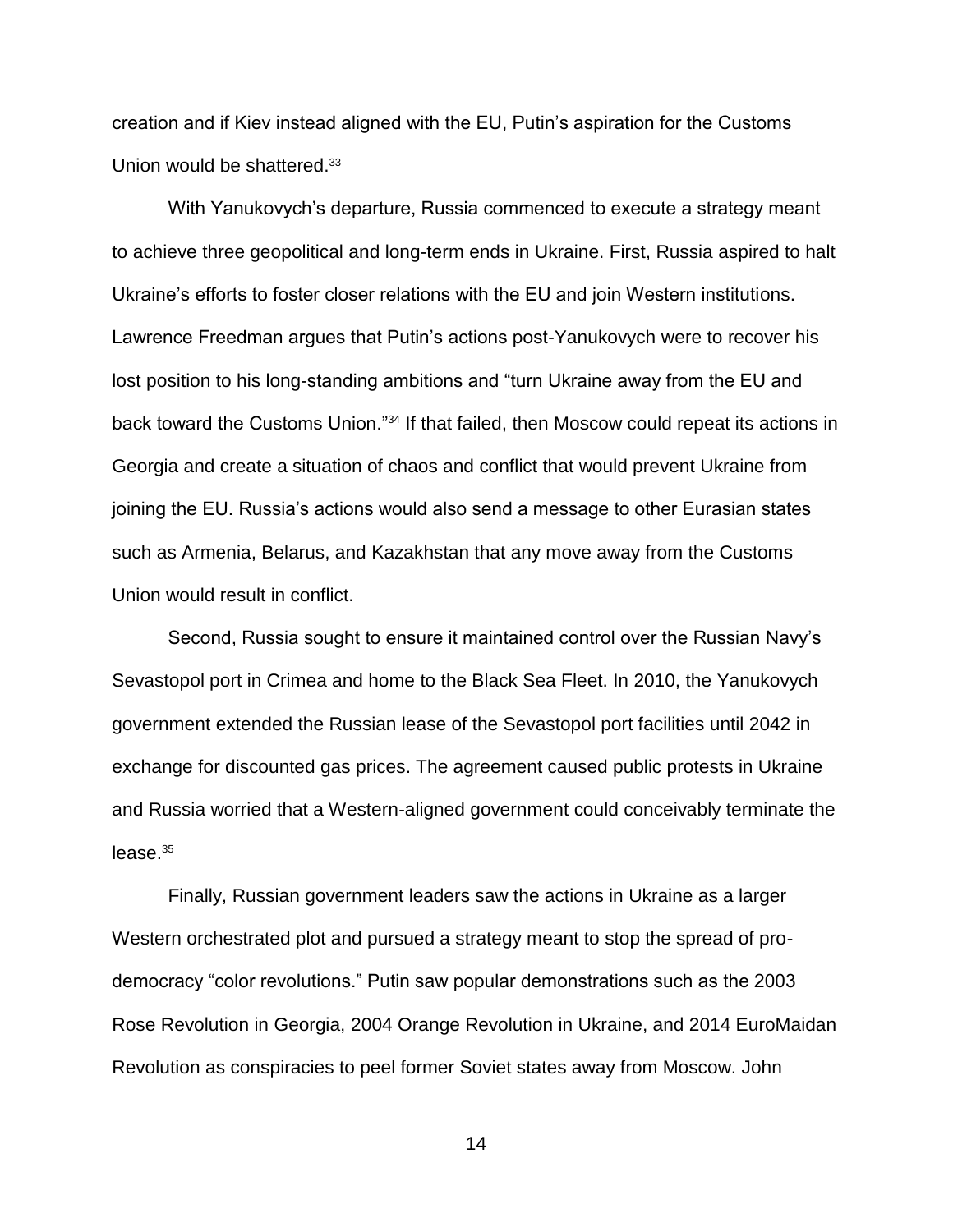Mearsheimer notes, "when Russian leaders look at Western social engineering in Ukraine, they worry that their country might be next."<sup>36</sup> Thus, the survival of the Putin regime required assertive action to stop the contagion of Western backed popular movements.

With these ends, Moscow initially utilized strategic concepts to pressure Ukraine and turn it away from the EU back toward the Customs Union. Moscow applied this pressure in the form of pro-Russian activists who quickly established a hostile presence to Kiev in Crimea and eastern Ukraine. Dr. Freedman contends "a case could be made that the initial moves in Crimea were intended for coercive rather than separatist purposes."<sup>37</sup> The subsequent Russian annexation of Crimea was a rash reaction in response to escalating events rather than a calculated strategy.

Once Russia decided to annex the Crimea, the ways that it employed were similar to those taken against Georgia in 2008. These included subversion of the Ukrainian government, use of pre-positioned conventional forces, coordination with pro-Russian separatist groups, dissemination of disinformation, and economic intimidation. Moscow relied on the substantial military garrison stationed in the Crimea to set the conditions for annexation in the same way Russia pre-positioned peacekeepers in Georgia. Together with pro-Russian Crimean elites, the Russian Army was able to quickly take over government buildings and terminate Ukrainian sovereignty. Once Russia secured Crimea, it then sought to create a perpetual state of chaos in Ukraine by equipping separatists in the Donbas who would work to undermine the legitimate government.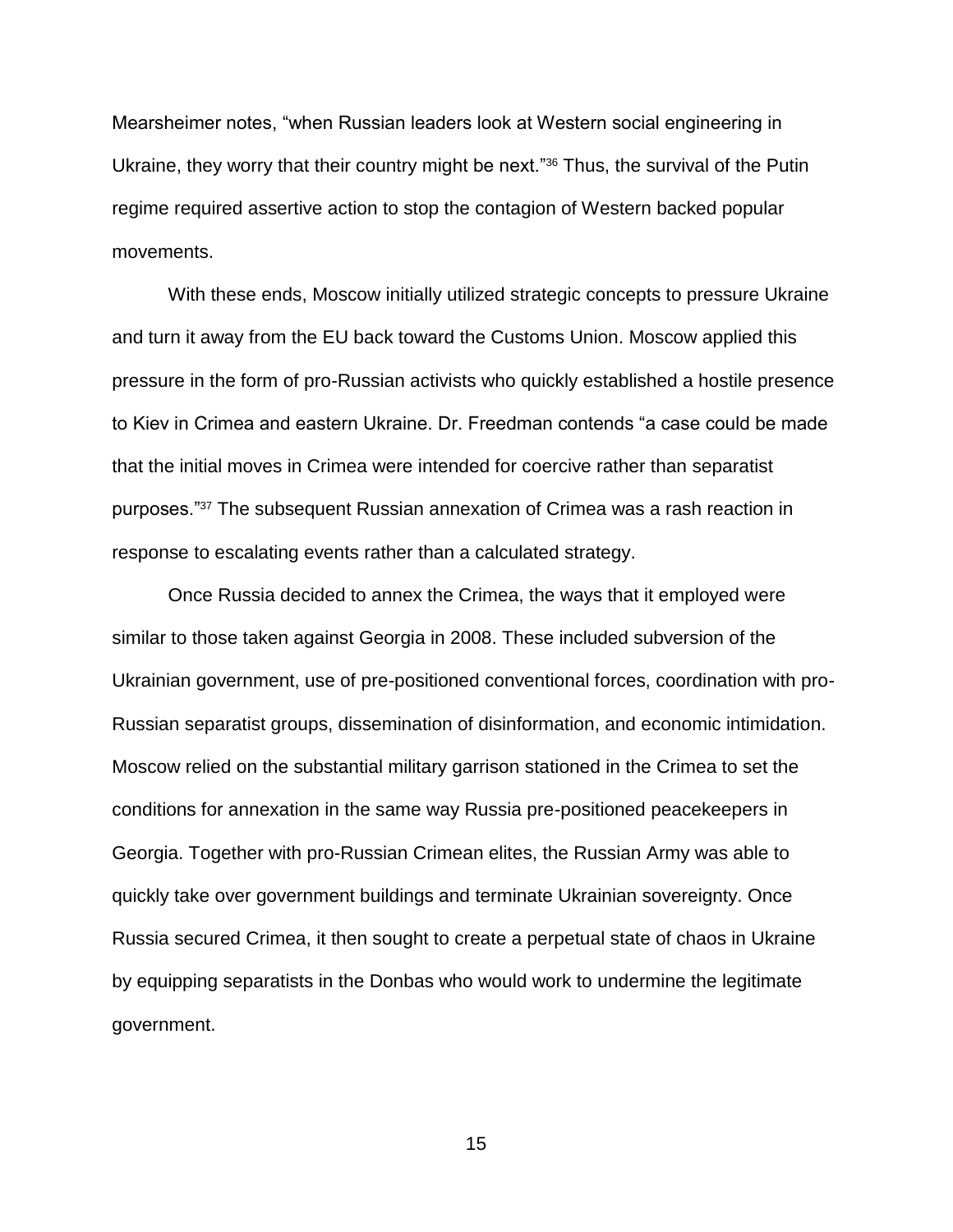Russia's application of its national power to execute its strategy was unsynchronized and resulted in a significant decline in its international standing. The Georgia invasion depended on overwhelming military power in close coordination with pre-planned use of other resources. Similarly, Russia relied primarily on its military resources to prevent Ukraine's movement toward the West. Beginning in Crimea, the 25,000 strong Russian garrison and special forces provided the backbone to support Crimean elites in the pro-Russian Party of Regions. In late February, armed forces in unmarked uniforms began capturing government buildings and blockading Ukrainian units. With Crimean elites casting their bid with Russia and no pro-Ukrainian voice among the public, Ukraine was unable to defend Crimea.<sup>38</sup>

In addition to using the Crimea garrison, Russia took action within weeks of Yanukovych's departure to pre-position conventional forces. On March 1st, Putin gained approval from the Russian parliament to deploy peacekeeping troops to Ukraine to stabilize the situation in Crimea and protect Russian citizens.<sup>39</sup> To further intimidate and deter Kiev, Russia massed 40,000 troops within 30 miles of the Ukraine border between March and April.<sup>40</sup> These forces would later cross into the Donbas in August when Ukrainian forces began to threaten the region's main cities, Donetsk and Luhansk, although it remains unclear in what capacity since Russia has never formally acknowledged any Russian military presence in Ukraine.

To augment its conventional military force, Moscow relied on Russian citizens to form separatist militias in the Donbas. The Ukrainian government claimed that 10,000 Russian mercenaries constituted the bulk of the proxy forces that supplemented local pro-Russian activists.<sup>41</sup> This mixed group began receiving substantial military hardware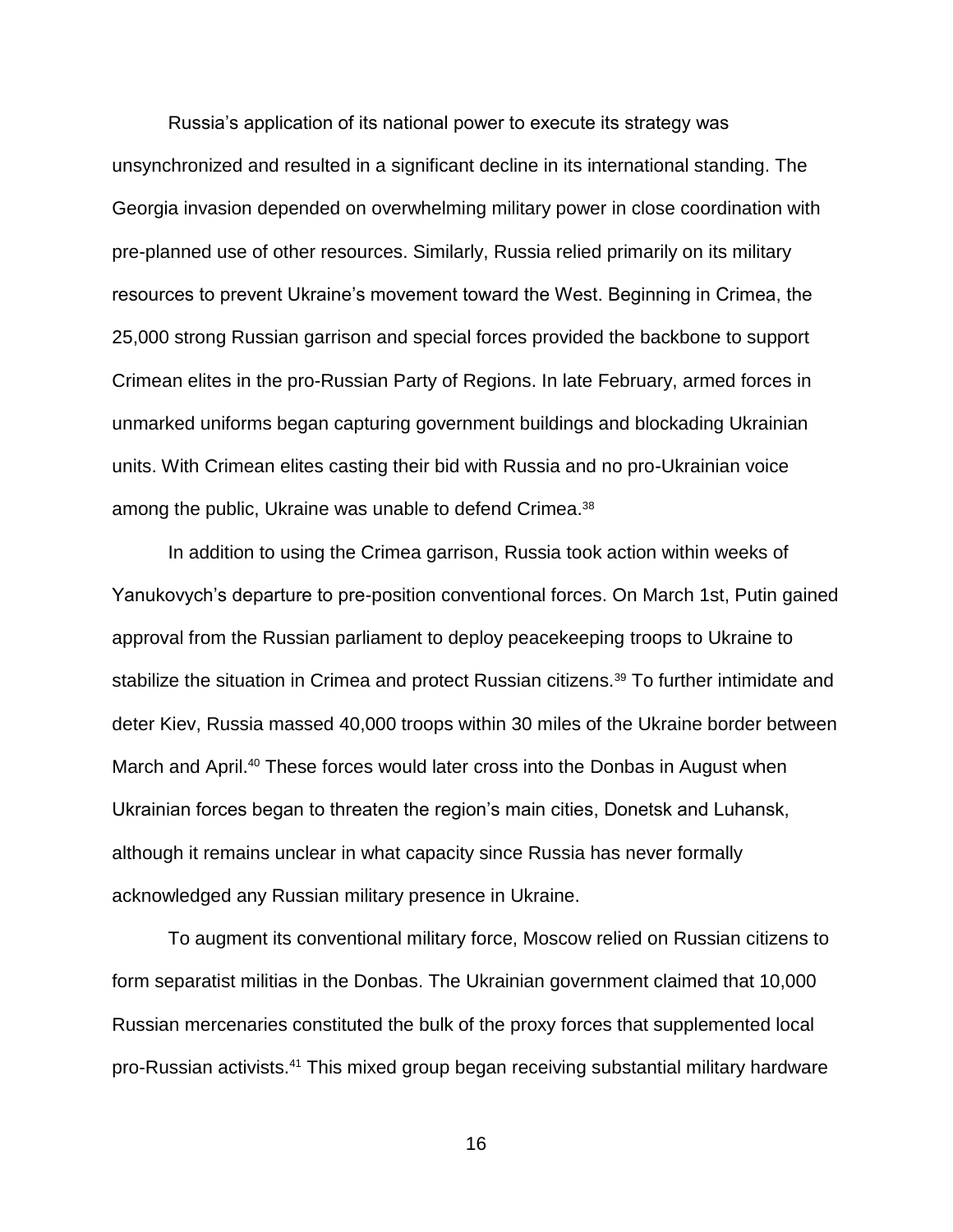in June 2014 to include main battle tanks, multiple rocket launchers, and sophisticated air defense systems.<sup>42</sup>

In applying its diplomatic instrument of national power, Moscow was able to solidify its influence with Party of Region officials in Crimea who organized anti-Ukraine rallies and set the conditions for an eventual Russian annexation. Russia also installed its own citizens into leadership positions in the Donetsk and Luhansk separatist governments to fortify its control in the Donbas.<sup>43</sup> In late 2014 Russia would use the Minsk cease-fire discussions as an opportunity to pressure Ukraine into granting autonomy to the Donetsk and Luhansk regions.

Economically, Russia did not take steps to isolate Ukraine before hostilities commenced as it did in Georgia since its initial objective was to coerce Ukraine into joining the Customs Union. Once it annexed Crimea and initiated conflict in the Donbas, however, Russia concentrated its economic power on subsidizing its newly annexed territory and the separatist regions. It will cost Russia \$4.5 billion or more to maintain and modernize Crimea and another \$4 billion to build a bridge to connect Crimea with the Russian mainland.<sup>44</sup> In the Donbas, Russia directly finances pensions and public sector salaries in Donetsk and Luhansk according to former senior officials from eastern Ukraine.<sup>45</sup>

With its informational instrument of national power, Russia promoted a narrative based on three themes. First, that the EuroMaidan Revolution was a fascist coup planned and carried out by Western saboteurs. Serhy Yekelchyk notes that "conspiracy theories abound in regard to both the Orange and the EuroMaidan revolutions, in part because Russian state media and the Yanukovych camp persist in trying to present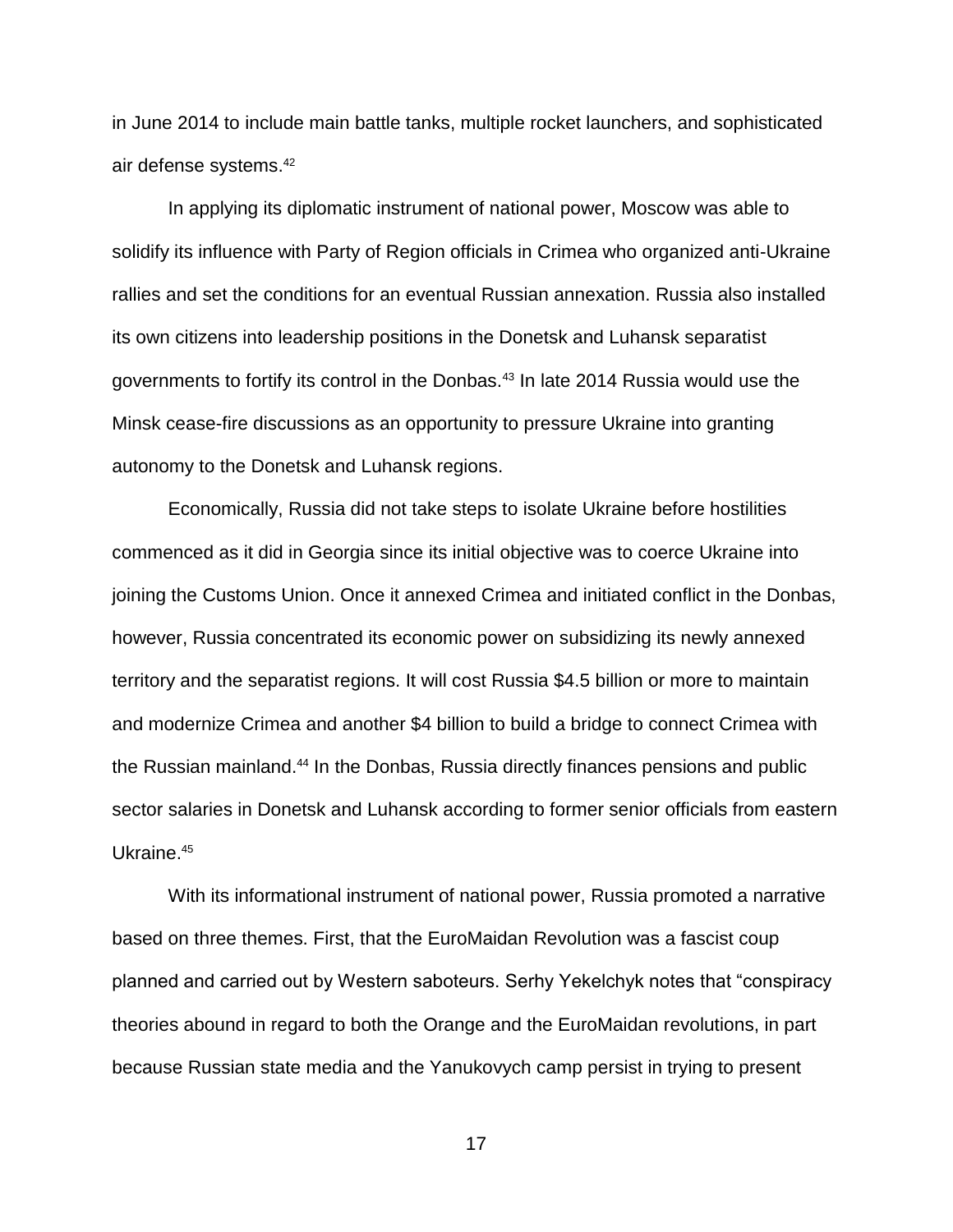them as American plots not reflecting the will of the Ukrainian people."<sup>46</sup> Russia continued to push disinformation mostly for a domestic audience to generate support for separatists in the Donbas and solidify the regime's internal standing. The second theme was that Crimea was historically a part of Russia and its citizens overwhelmingly voted to return to the Russian Federation in a referendum. This served as the basis for Russia's justification for annexation and integration of Crimea. The final theme was that Russia's actions were justified to promote the concepts of self-determination and freedom of speech. As in Georgia, Russia would use the West's actions in Kosovo to rationalize its aggression.

Considering the means employed in its strategy formulation, Russia has yet to achieve its ends. The conflict is approaching its third year with Crimea firmly under Moscow's control and sporadic clashes in eastern Ukraine, but no definitive conclusion. Dr. Freedman describes the conflict as one in which both sides are seeking to exhaust each other and in which neither has a strategy to end it.<sup>47</sup> Although Russia's strategic formulation was feasible in that it had the means available to achieve its ends, the stalemate demonstrates that it was not suitable or acceptable. Some may argue that the frozen conflict in the Donbas achieves Russia's end of preventing Ukraine from moving to the West, but it is unlikely that Ukraine will ever join the Eurasian Customs Union and has established closer ties to the EU and NATO. This demonstrates the strategy's unsuitability and its inability to attain Russia's desired effects. As for the strategy's acceptability, the costs to Russia for annexing Crimea and supporting Donbas separatists do not justify the effects it has achieved. Its petroleum-based economy will not improve in the short term with continuing sanctions and low oil prices. As a result,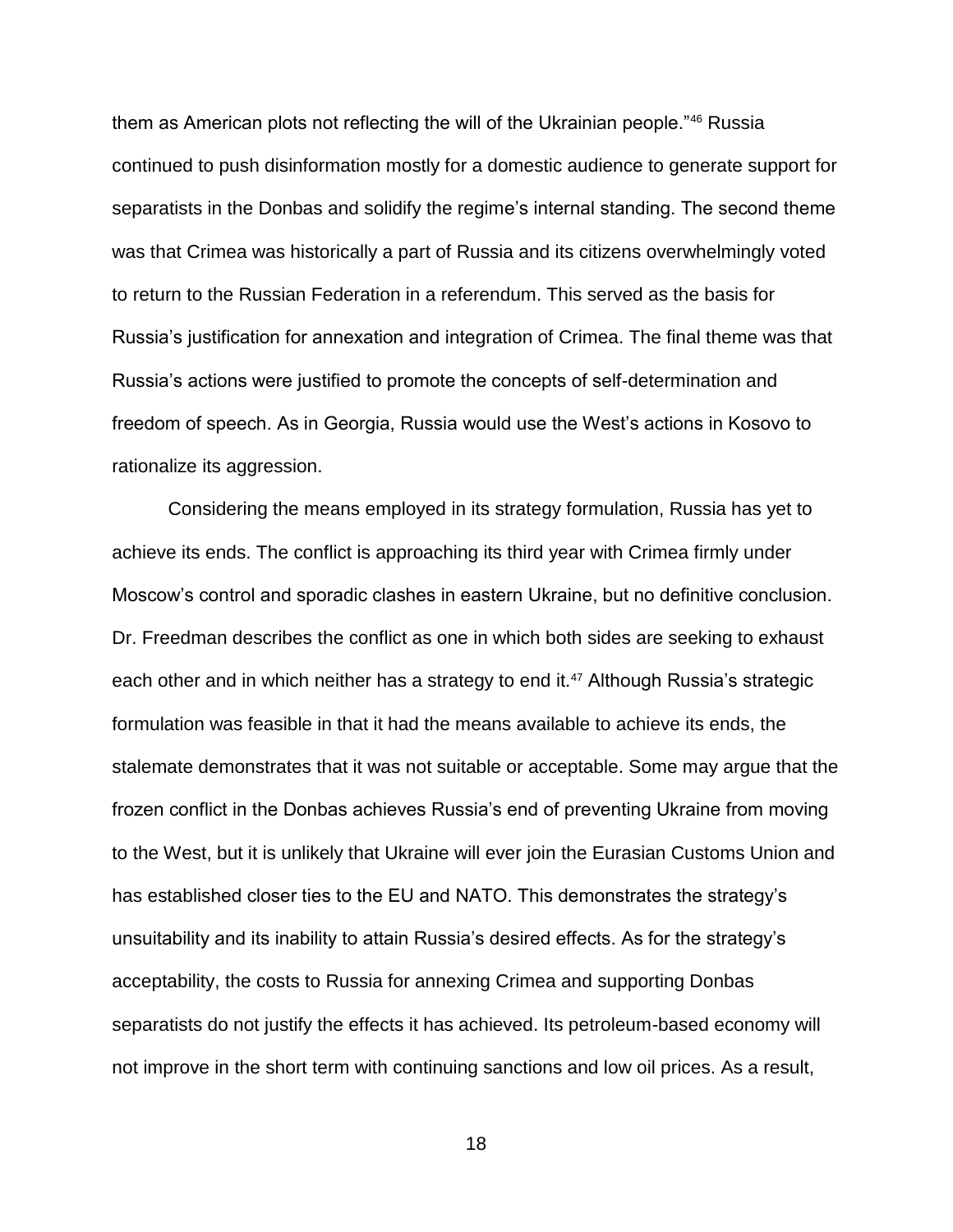Russia is not able to deliver on its promises of economic prosperity for Crimea or maintain its commitments to the Donbas separatists. Moreover, Russia's actions have ruined its international reputation and galvanized NATO. With dwindling means and unrealized ends, Russia has attained a worse peace that places its national interests in jeopardy.

Despite its failure to achieve its strategic ends, Russia did increase the tactical capability of its military. Russia's combined arms operations in the Donbas revealed an evolution of tactics and use of combat enablers against Ukraine, primarily with electronic warfare, unmanned aerial systems, and massed fires. First, Russia used electronic warfare to deny Ukrainian communications, defeat unmanned aerial systems, defeat artillery and mortar rounds, and target command and control nodes.<sup>48</sup> The use of electronic warfare was less prevalent in Georgia. Russia's skill in employing it indicates an understanding of the modern battlefield environment and its vulnerabilities.

Second, the use of unmanned aerial systems was ubiquitous for both sides. Since 2008, Russia has been able to exponentially increase its capability to employ these systems for targeting, real-time adjustment of massed fires, and intelligence collection. Additionally, Russia used unmanned aerial systems as mini-bombers carrying incendiary explosives against ammunition and fuel storage areas.<sup>49</sup>

Finally, with massed fires, Russia's use of dual-purpose conventional munitions, scatterable mines, top-attack munitions, and thermobaric warheads had catastrophic effects and accounted for approximately 80 percent of Ukrainian casualties.<sup>50</sup> In an improvement over its performance in 2008, the Russian army was able to better utilize its counter battery assets and disrupt Ukrainian artillery.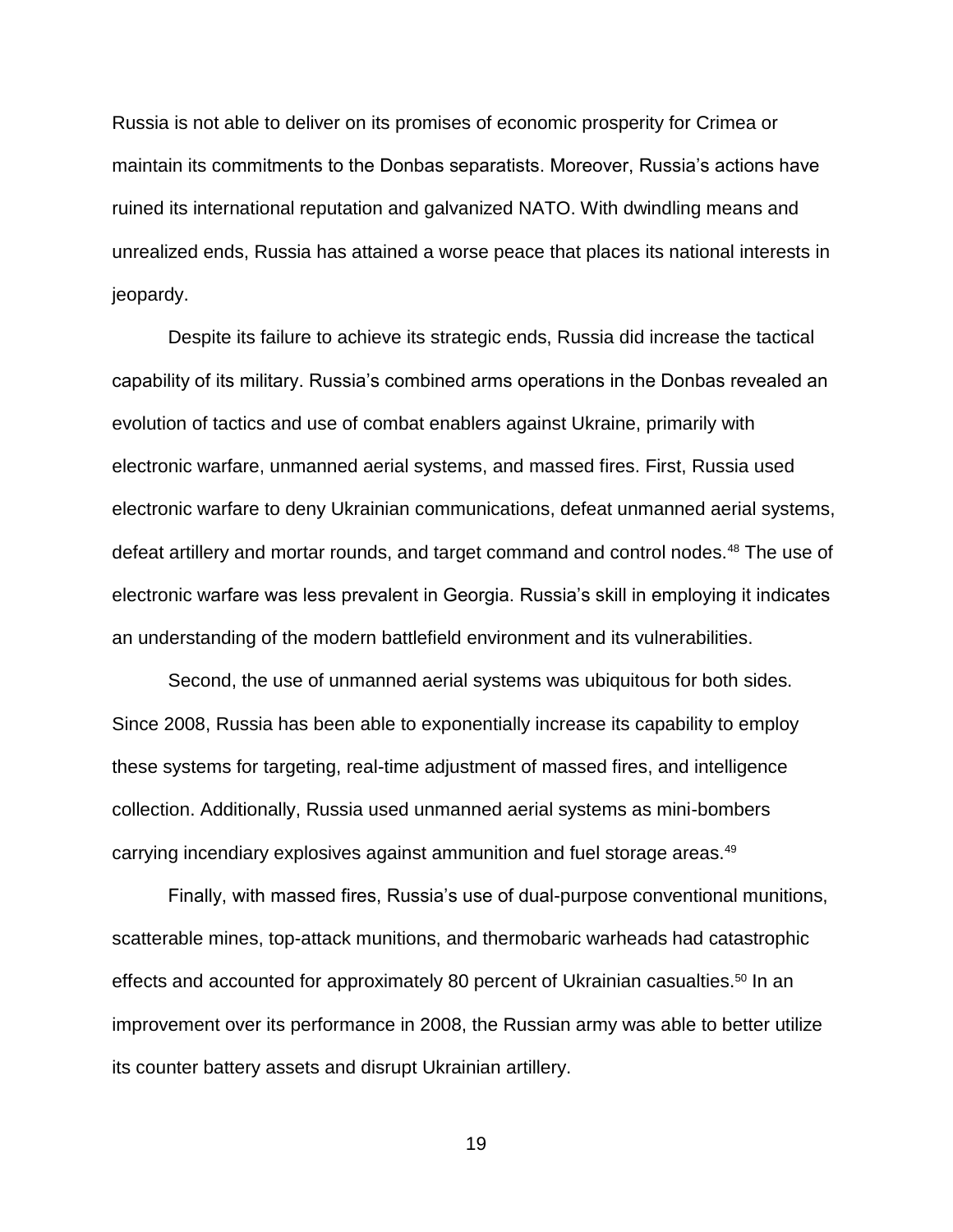Russia's evolved conventional tactics combined with the use of proxies, disinformation dissemination, and cyber-attacks lead some analysts to hypothesize that we are witnessing a shift in the character of war. For example, Molly McKew and Gregory Maniatis wrote that Russia's annexation of Crimea redefined 21st-century warfare that is likely the design of the future.<sup>51</sup> However, the argument that Russia deliberately devised, adopted, and executed a hybrid warfare approach fails to acknowledge that all armed conflicts employ various means. Operations in Ukraine are not so fundamentally different that they indicate a revolutionary shift in the character of war.

Roger McDermott notes that Russia is rapidly learning how to leverage proxy forces to complement its weapons modernization programs and generate additional options at the disposal of the Russian state.<sup>52</sup> One could argue that the U.S.-led coalition follows a similar methodology in its fight against the Islamic State, leveraging proxy forces in the form of the Iraqi Army, the Peshmerga, and Syrian opposition to compliment conventional and information operations. Even if the means that Russia has employed are not new and do not indicate a shift in the character of war, its willingness to use force and violate international norms results in significant implications for the U.S. and NATO.

### The Implications to NATO of a Resurgent Russia

As Europe grapples with a refugee crisis and with a festering conflict in Ukraine, there may not be an appetite among Western leaders to take significant action to deter further Russian aggression. Nevertheless, NATO members cannot assume that Russia will abstain from taking aggressive action against its member nations, especially in the Baltics. President Putin is an opportunist and despite the rising costs of occupying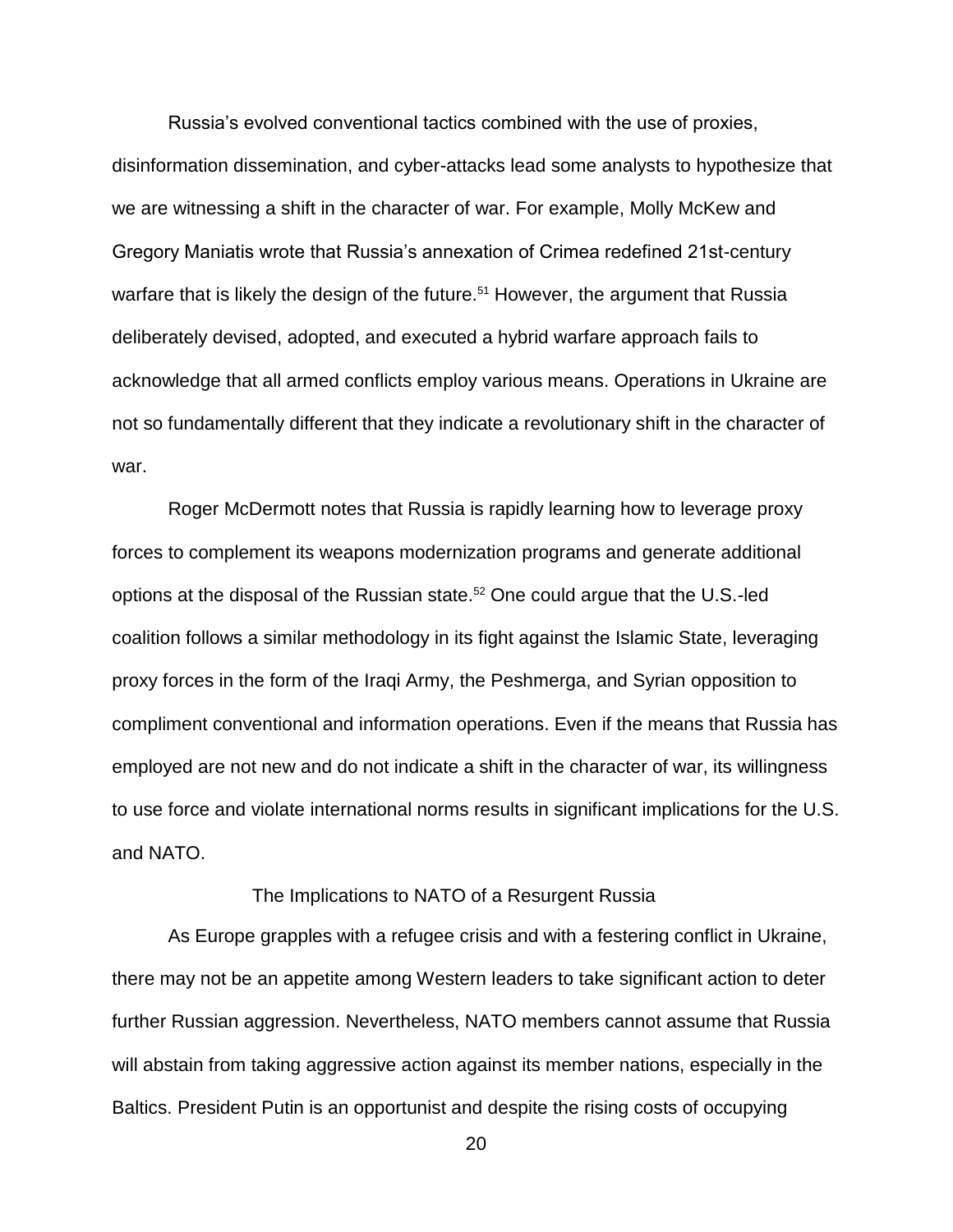Crimea and Donbas, sees that the West does not have a cohesive policy toward Russia or the conflict in Ukraine. Paul Miller maintains that Putin considers NATO a hostile agent and the primary obstacle to Russia's greatness. Therefore, Putin's strategy requires undermining NATO and making the Article V mutual security guarantee meaningless.<sup>53</sup> If that is a Russian strategic objective, what are the implications to NATO and what must the alliance do to counter and deter the threat?

First, NATO must study and recognize those Russian tactics that could indicate an attempt to prepare for armed aggression. Fortunately, Russia attacked Georgia and Ukraine utilizing similar ways. Oscar Jonsson and Robert Seely propose the concept of Russian Full-Spectrum Conflict to capture how Russia employs its resources to achieve strategic ends. They divide Russian Full-Spectrum Activity into four parts: kinetic violence, information, economic and energy, and political influence operations.<sup>54</sup> Russian activities in these areas against a NATO nation could indicate potential conflict.

The difficulty in identifying and preventing conflict is that Russia does not adhere to the West's binary and legalistic definition of warfare. Jonsson and Seely explain that Russia uses Full-Spectrum Conflict with differing degrees of ambiguity and intensity.<sup>55</sup> The gray areas between war and peace are where Russia utilizes its means most effectively. In fact, it was already targeting the Baltic nations before its intervention in Ukraine with various forms of economic and political intimidation and information operations such as cyber-attacks against Estonia in 2007. The challenge that NATO faces is defining at what point Russian interference in a nation's affairs denotes a violation of sovereignty. Additionally, NATO must determine when Russian actions ascend beyond harassment and interference to definitive preparations for war as in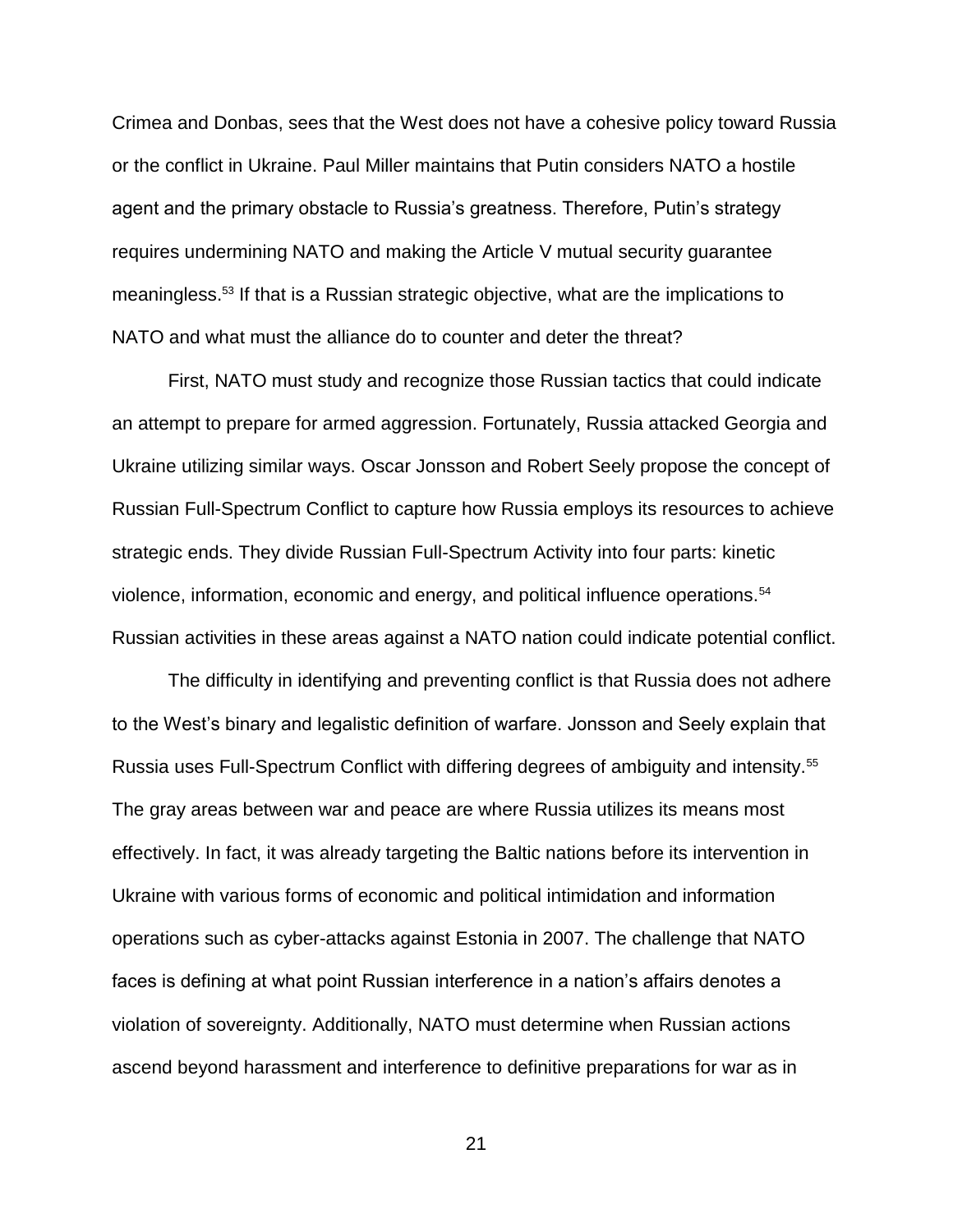Georgia. Russia's pattern of intimidating NATO states along its border could lull the alliance into assuming preparations for war are "normal" Russian actions.

NATO's next requirement is to build a credible military capability that changes Russia's strategic calculation. As currently postured, NATO cannot defend the Baltics from a Russian invasion. The RAND Corporation estimates that Russia would be able to reach the Estonian and Latvian capitals within 60 hours and leave NATO with limited options to restore territorial integrity.<sup>56</sup> The U.S. Army recognizes this gap and has begun rotating armored brigade combat teams to Europe to create a continuous armored presence. Additionally, the U.S. Army is assembling more pre-positioned stocks of a division-sized force in Europe to reduce deployment timelines and provide supplementary combat power.<sup>57</sup>

These steps, although positive, are insufficient. David Shlapak and Michael Johnson argue that seven brigades, including three heavy armored brigades, with adequate fire support and airpower, could prevent a rapid overrun of the Baltics.<sup>58</sup> These additional forces would not be enough to mount a sustained defense in the Baltics or conduct a counterattack but at a minimum would influence Russia's strategic formulation and deter an invasion.

Finally, it is essential that the U.S. and NATO address their inability to counter Russia's superiority in air defense systems and indirect fires. Even if NATO increases its number of armored brigade combat teams in the Baltics, it would not be able to reinforce or sustain those forces with Russia's considerable military strength in Kaliningrad. Since 2008 Russia has accumulated radars, air defense systems, and antiship missiles in Kaliningrad to develop an anti-access and area denial capability. Most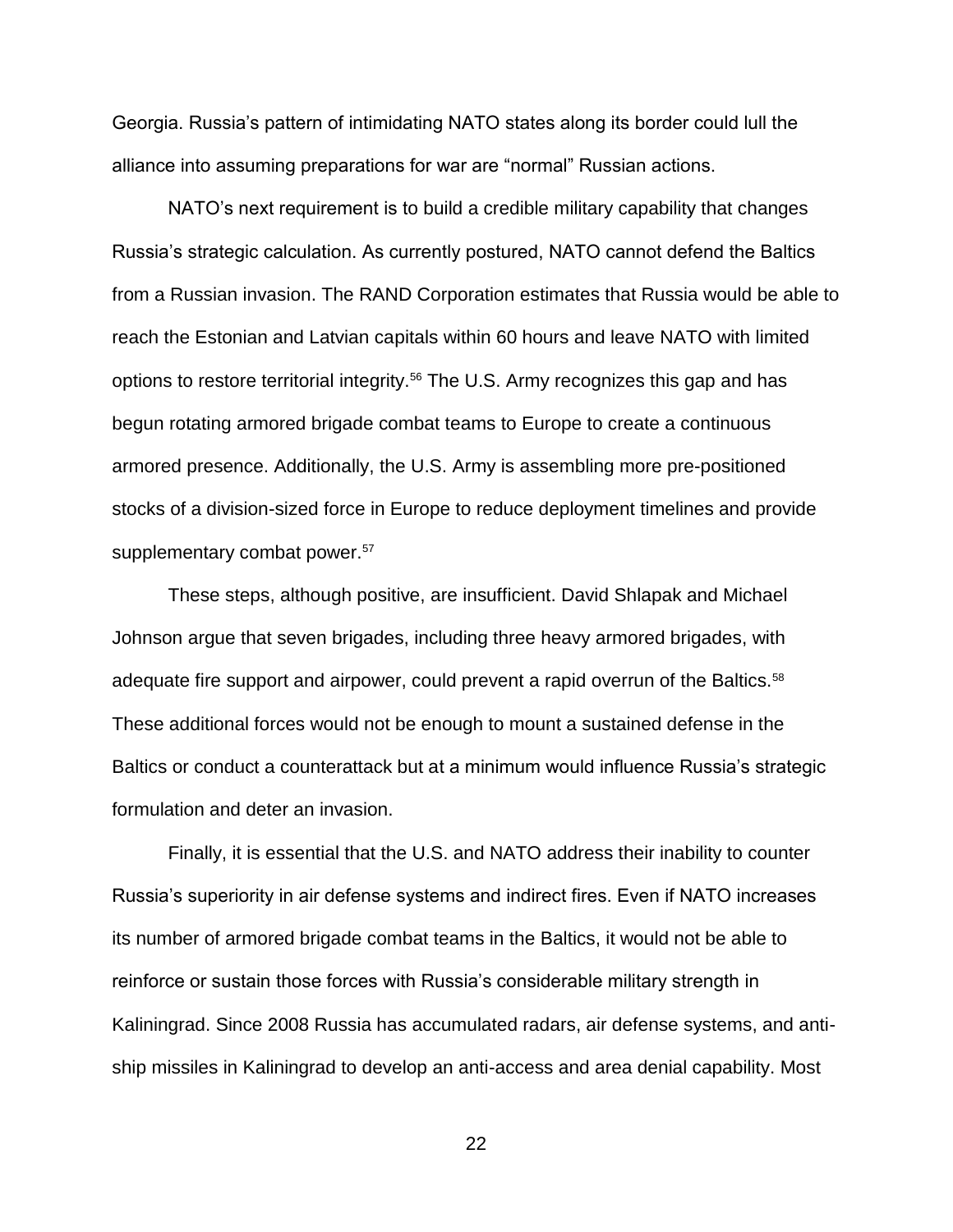recently, Moscow has sent Bastion cruise missile launchers, nuclear-capable Iskander short-range ballistic missiles, and S-400 air defense systems to the Russian enclave.<sup>59</sup>

In order to penetrate Russia's anti-access screen and establish air superiority, NATO must possess a multi-domain ability to suppress Kaliningrad's integrated air defense network. NATO has air and maritime forces in Europe that can contribute to the suppression of enemy air defenses, but there is no land-based capability such as the Army Tactical Missile System (ATACMS) within range of the Baltics. Typically, destruction of key command and control nodes has the most disruptive effect on an integrated air defense system and ATACMS can provide NATO the means to destroy these nodes. Currently, Greece and Turkey are the only NATO nations that maintain an ATACMS capability positioned in Europe, but neither could affect a conflict in the Baltics.<sup>60</sup> The U.S. should consider stationing an ATACMS-equipped artillery battalion to Poland or one of the Baltic nations where it can range Russian air defense command and control nodes. With eleven active duty ATACMS-equipped battalions, the U.S. Army has the ability to station one in Europe and still meet its global obligations without adding to its force structure.

Additional long-range artillery would also allow NATO to exploit demonstrated Russian reliance on artillery fires and improvements in delivering counter-battery fires. Russia maintains ten artillery battalions in the Western Military District whereas NATO has no fires units in the Baltics.<sup>61</sup> As demonstrated in Ukraine and Georgia, Russia prefers to mass preplanned fires in support of maneuver formations. U.S. Army counterbattery radar systems such as the AN/TPQ-53 and AN/TPQ-37 coupled with long-range artillery systems would be able to identify and disrupt Russian use of fires.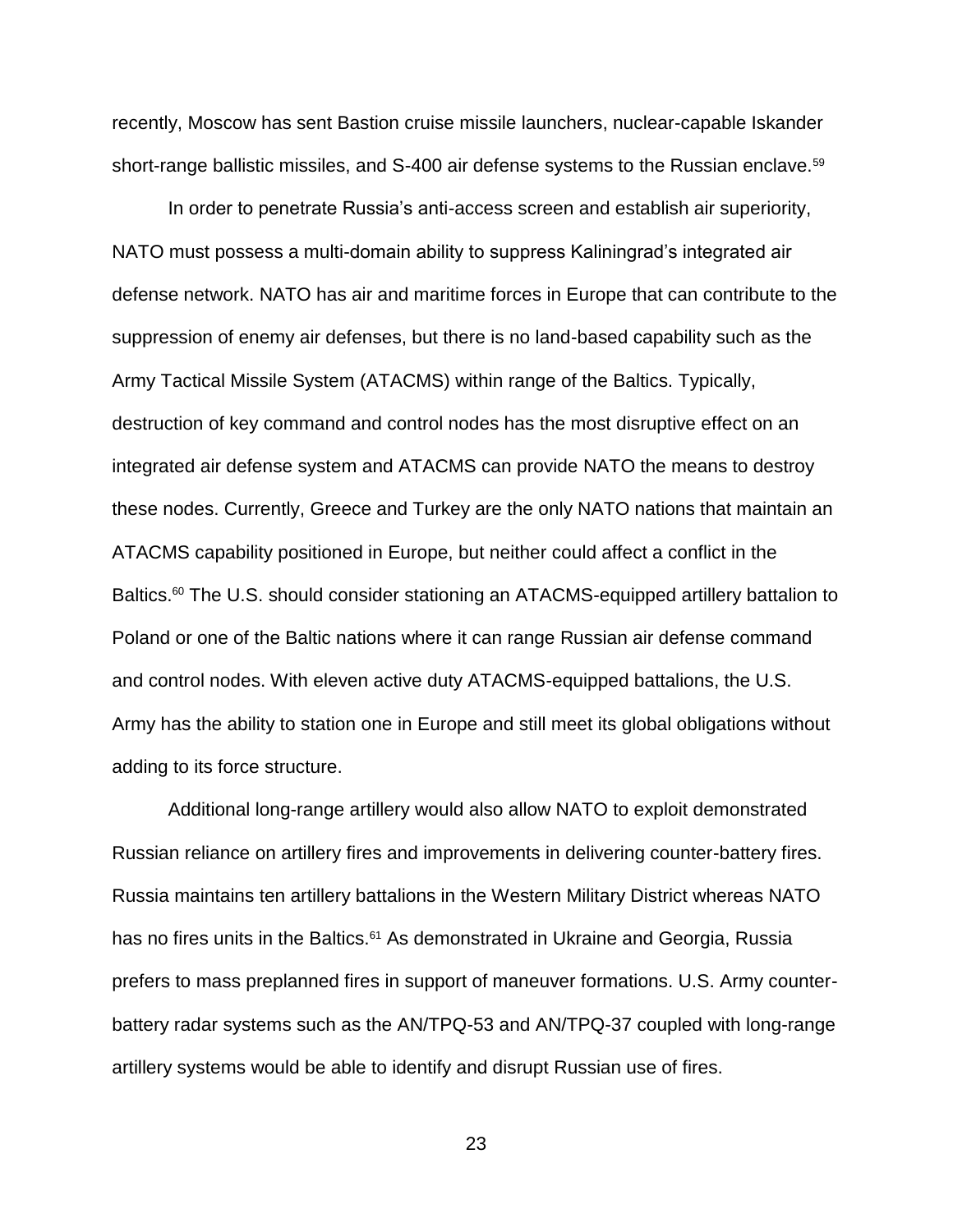Even if NATO can disrupt Russia's quantitative fires advantage, it does not address self-imposed restrictions on the types of munitions the U.S. and NATO employ. Russia freely used cluster munitions with devastating effects against Georgian and Ukrainian armored formations. The Convention on Cluster Munitions prohibits the use of cluster munitions due to humanitarian concerns from unexploded ordnance. Of the 28 NATO nations, 22 are state parties to the convention.<sup>62</sup> Although the U.S. is not a signatory, by the end of 2018 it will no longer use cluster munitions that result in more than 1% unexploded ordnance rate.<sup>63</sup> The Alternate Warhead is designed to achieve the same effects as multiple launch rocket sub-munitions without the danger of unexploded ordnance, but has limited effect on armored formations.<sup>64</sup> NATO must leverage its industrial base to develop alternative artillery munitions that can neutralize enemy armored vehicles without the use of cluster munitions. The cumulative effect of these steps will significantly affect Russia's strategic formulation in further aggression against NATO members.

### U.S. Policy on Russia

In addition to contributing to increasing NATO's readiness, the U.S. must review and revise its Russia policy that currently consists of the following four areas. First, seek to deter further aggression by projecting U.S. strength and unity with its Allies. Second, build the resiliency of U.S. partners facing Russian aggression. Third, find areas to cooperate with Russia on national security priorities where U.S. interests align. Finally, foster direct engagement with Russian businesses, organizations, and individuals who want to work with the U.S.<sup>65</sup> Since this policy has resulted in a standstill in the Ukraine crisis and cooling relations with Russia, the U.S. should consider other options.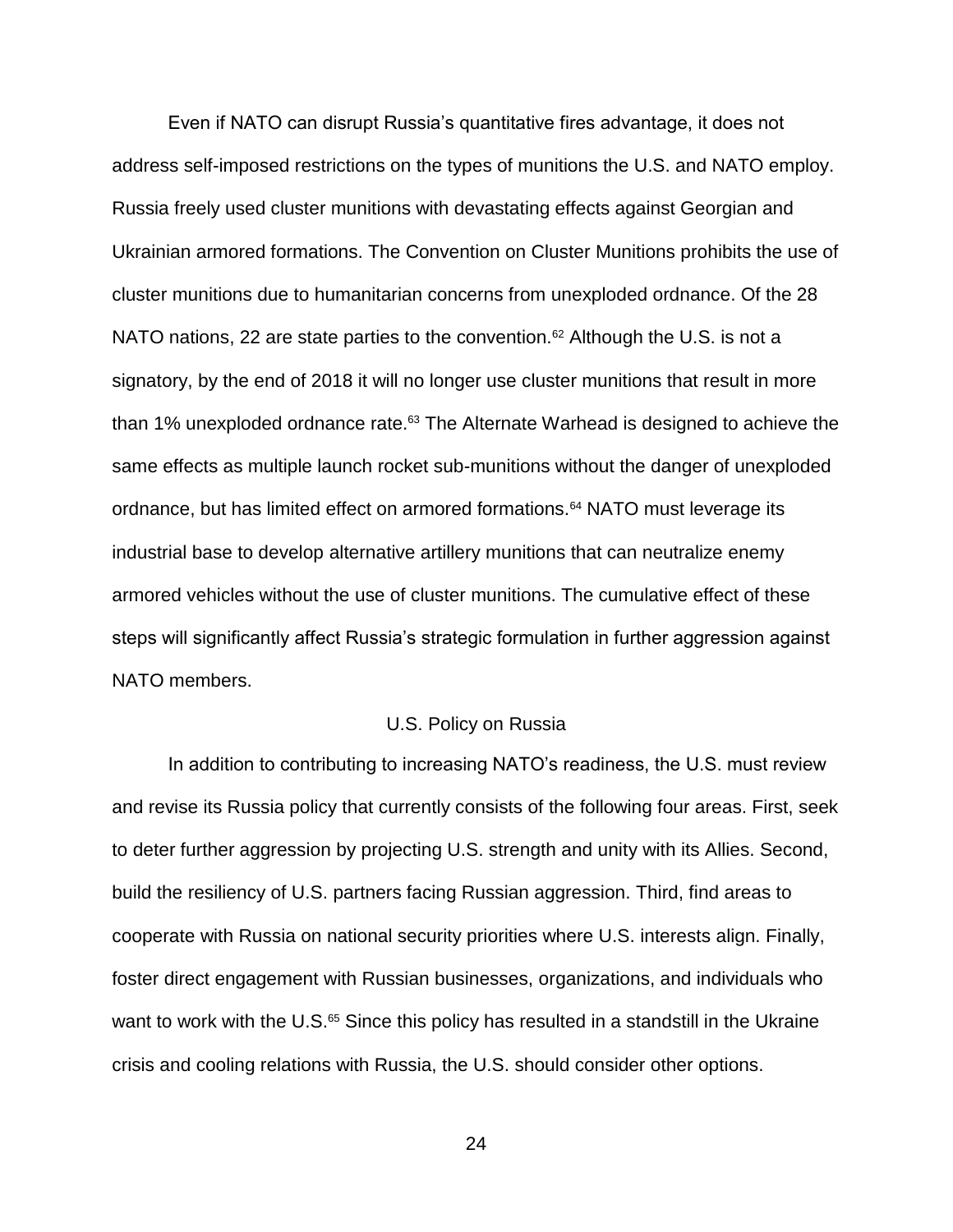Some advocate for the U.S. to cut its allies loose and defend only those countries unable to defend themselves. Professor Andrew Bacevich, for example, contends that when it comes to Russia, the U.S. European allies are "happy to resurrect the Cold War division of labor where the U.S. carried most of the security responsibilities."<sup>66</sup> In this argument, Europe is fully capable of defending itself against Russian aggression and the U.S. should gradually divest of its European defense responsibly, shutdown all U.S. military installations in Europe, and terminate its membership in NATO. This policy option is feasible and many believe that it is suitable, but it is not acceptable for furthering U.S. global interests. The United States' continuing membership in NATO ensures that it has reliable partners that are militarily interoperable to fight violent extremism, transnational criminal organizations, and respond to humanitarian crisis.

An option that is acceptable, feasible, and suitable is to take a long-term diplomatic approach that may span several administrations with the desired national objective defined as the reintegration of Russia into the international rules-based system. To achieve this end state, the U.S. should focus its diplomatic and informational elements of national power to quickly stabilize the relationship with Russia and set the conditions for a long-term solution. Once the situation with Russia is stabilized, the U.S. and EU should continue to apply economic sanctions until Ukraine regains control over its sovereign territory. These sanctions coupled with negative demographic trends could weaken the current regime and force democratic reforms.

Diplomatically, this course of action requires open channels of communication to find areas of mutual interest with the Russian government. The U.S. must send a clear message that Russia is a worthy partner and has equal status. This approach worked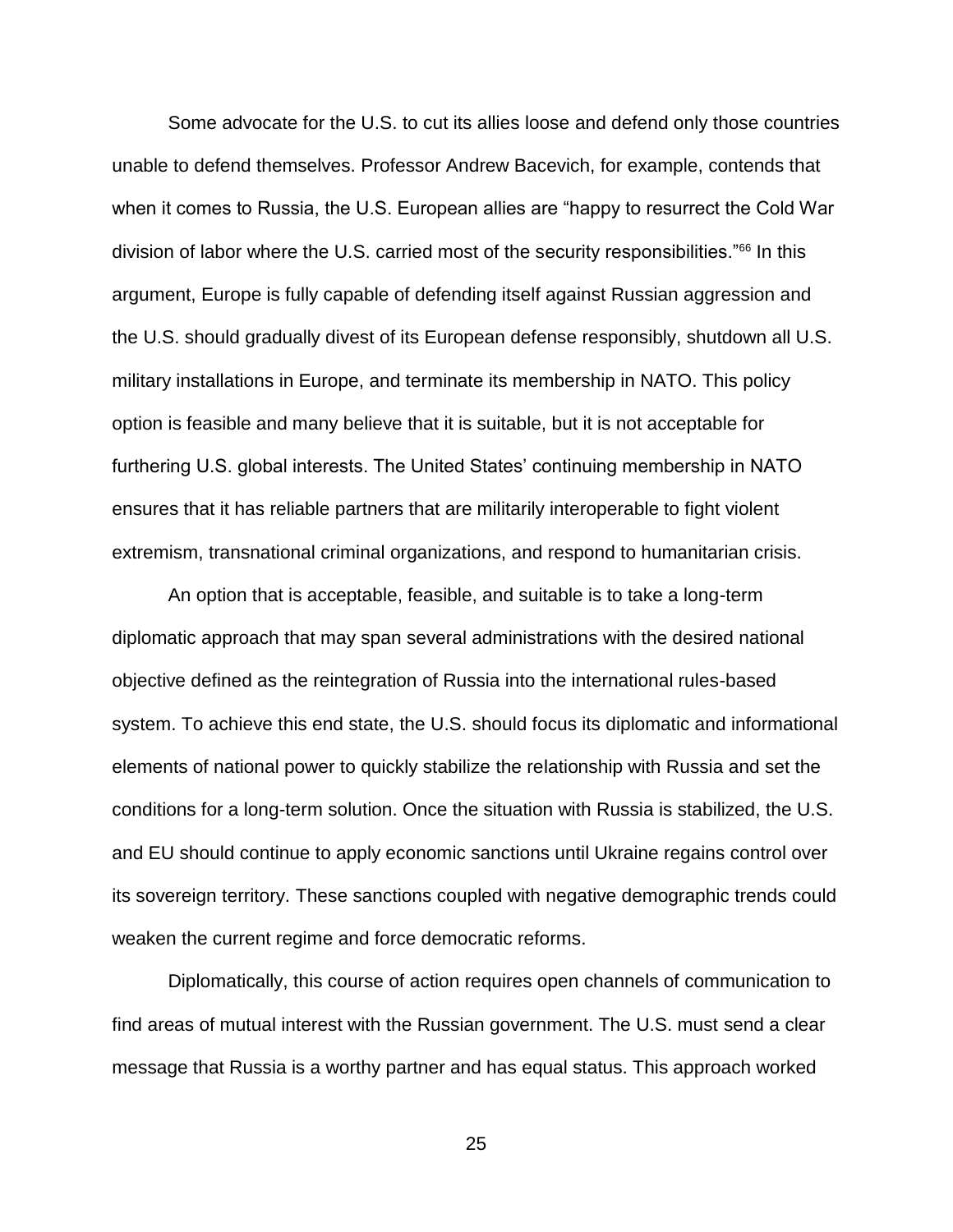well during the Iranian nuclear program negotiations and can continue with finding a solution to the situation in Syria. To stem Russia's concerns about Western encroachment on its sphere of influence, the U.S. should privately signal that further NATO expansion is on hold.

In the informational area, the U.S. should encourage and fund soft power tools that strengthen the appeal of liberal democracy and U.S. national values. Examples include programs such as educational exchanges, broadcasting mechanisms like Radio Liberty, and military exchanges that explore areas of mutual security concerns. To stem Russian aggressive cyber behaviors and reduce the effect of disinformation and cyber hacking activities, the U.S must clearly articulate what it considers harmful cyber activities through the following four steps. $67$  First, develop a policy for determining when an action carried out in cyberspace constitutes an act of war. Second, use the language of international law to develop norms in the cyber domain. Third, act consistently with these positions when incidents occur. Finally, be more forthright about its response to incidents when they do happen.

Militarily, the U.S. cannot trust Russia to behave in accordance with international norms and must be prepared to defend its allies. Improving the U.S. military readiness in Europe will send a clear message to Moscow that the U.S. is willing to meet its NATO obligations. Although Russia may view an increased NATO posture in Europe as an escalation, its leaders understand strength and NATO cannot allow the possibility of an adverse Russian reaction deter it from establishing a true deterrence and denial capability. The U.S., however, has no obligation to defend Georgia and Ukraine and any appearance of increased U.S. involvement in these two countries may invite further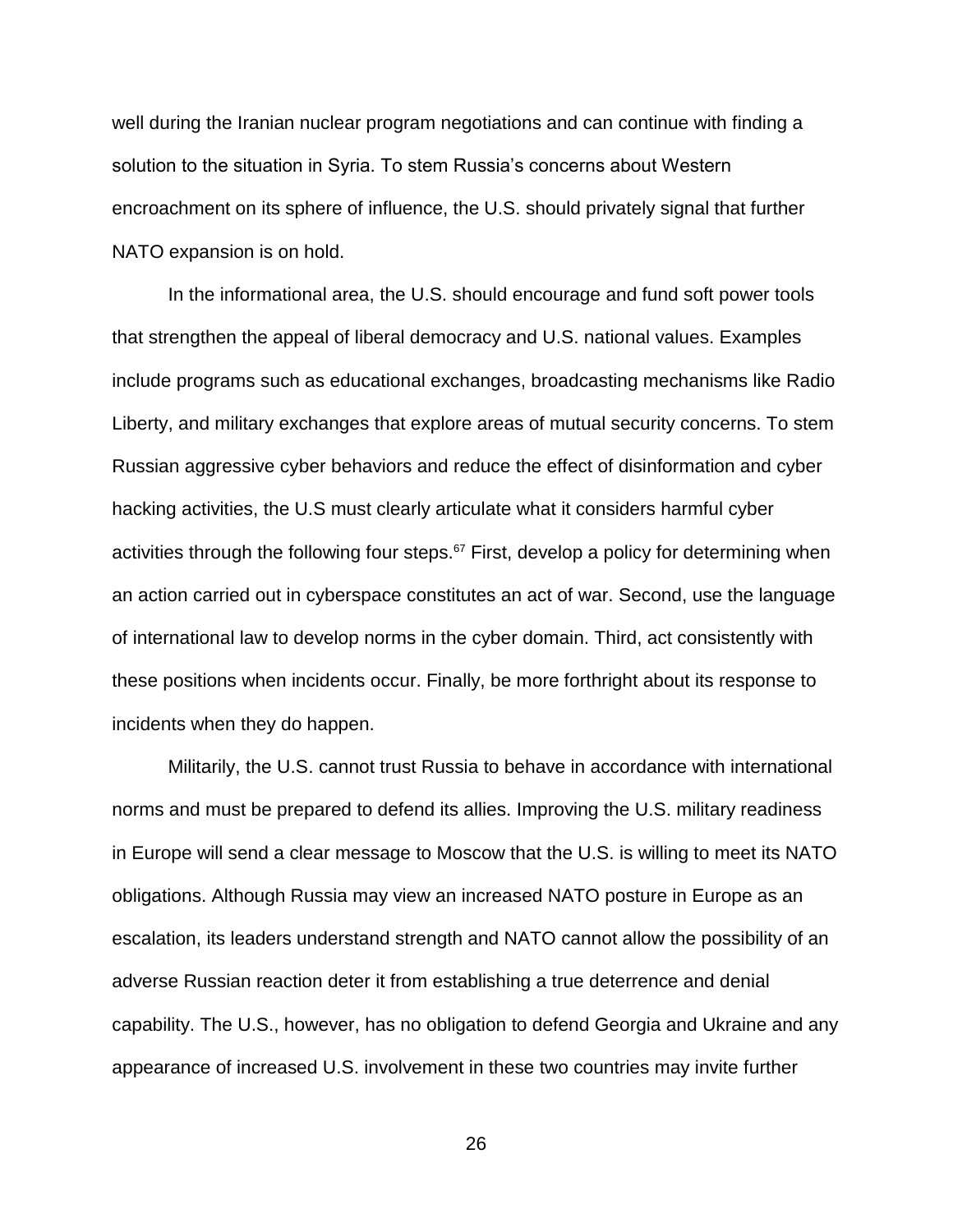Russian aggression. The U.S. should continue military assistance to both countries in the form of staff training and military equipment sales.

Economically, the U.S. should follow the European lead on continuing the sanctions program put in place after the annexation of Crimea. Ideally these sanctions will remain until after Russia fully complies with the Minsk II accords. Yet, our European partners have more interests in the economic ties with Russia to include energy security.

At first the diplomatic and military recommendations may seem to contradict each other since this option calls for an increased NATO capability that could escalate Europe's security situation on one hand and a diplomatically conciliatory approach on the other. However, both recommendations are complimentary to realize U.S. interests in Europe. For the U.S. to maintain NATO as a viable security agreement, it must be able to meet its Article V obligations and increasing NATO's posture affords the alliance the greatest chance of deterring aggression. Working with Russia on the political level to find common ground, moderating the U.S. stance on NATO enlargement, and acknowledging Russia's sphere of influence will reduce the likelihood that Russia reacts negatively to any increases in NATO's capability.

The diplomatic long-term solution is the most feasible, acceptable, and suitable course of action, but there are several associated risks and potential unintended consequences. First, in signaling that the U.S. will not pursue further NATO expansion and acknowledging Russia's interests in its sphere of influence, Putin may feel emboldened to take further aggression in other ex-Soviet states. Second, by limiting our assistance to Ukraine and Georgia, Russia could potentially dominate both countries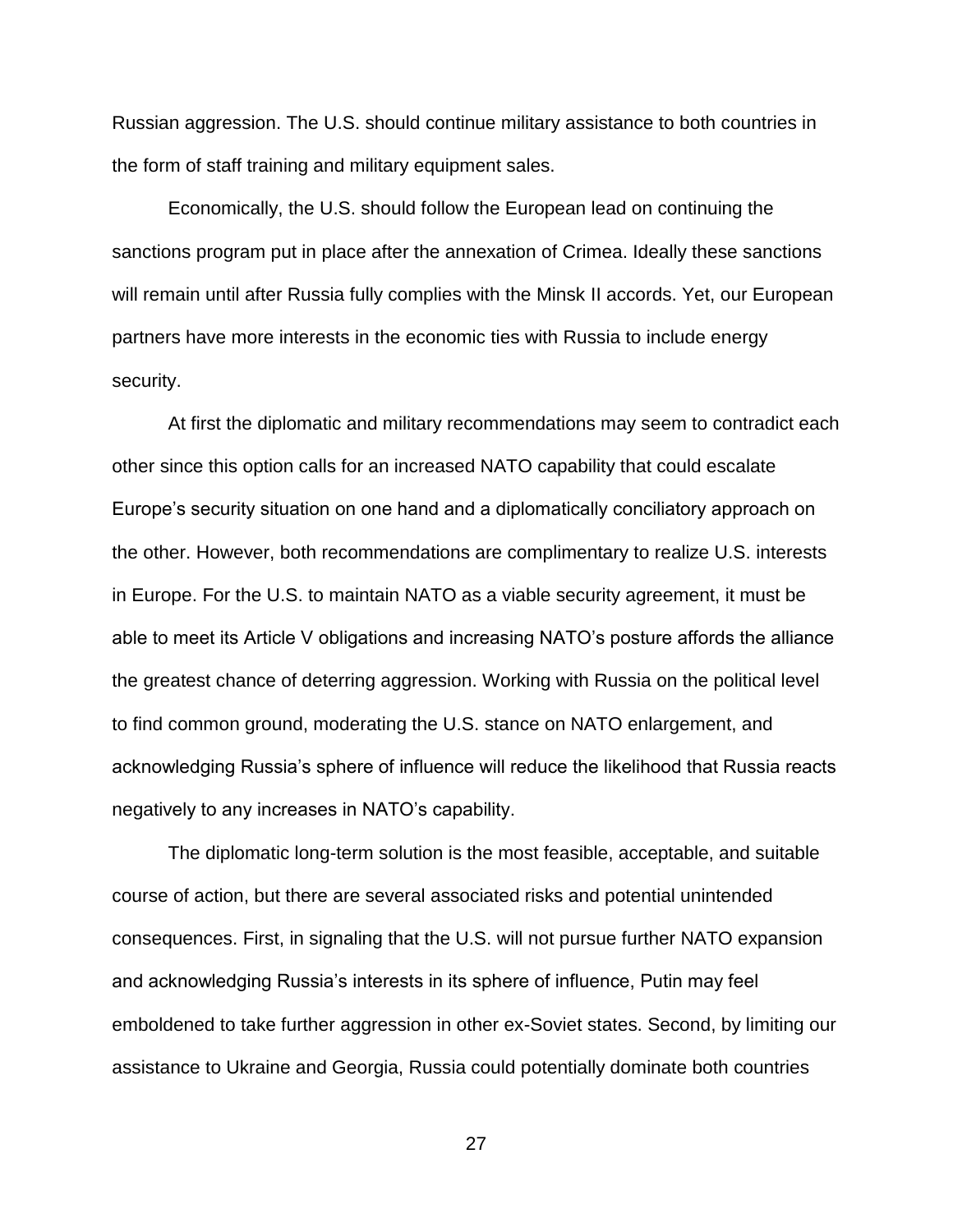and stop their march toward liberal democracy. Third, Russia may formally annex all contested areas in Georgia and Ukraine. Finally, a conciliatory stance toward Russia and acknowledging a Russian "sphere of influence" may be politically unacceptable to some in the U.S. security and foreign policy community. In choosing this option, the U.S. must keep a long-term outlook and if Russia takes further steps to dominate its neighbors, look to revisit territorial disputes and NATO enlargement once the Putin regime falls. With ongoing economic sanctions, costly foreign engagements in Syria and Ukraine, and poor demographic trends, time is in the West's favor if it can show patience.

# **Conclusion**

Russia's actions against Georgia and Ukraine provide NATO and the U.S. numerous insights into Moscow's methods for formulating strategy. Through careful planning and effective application of its elements of national power, Russia was able to execute a decisive victory over Georgia in only five days. Alternatively, Russia did not define its strategic ends when it decided to annex Crimea and intervene in the Donbas and was unable to gain an advantage. Although the conflict in Ukraine remains unresolved and Russia has not met its strategic objectives, it has demonstrated a conventional capability that poses a significant threat to NATO. To deter Russian aggression, NATO must understand and recognize Russia's tactics that indicate threatening action. Additionally, it is essential that U.S. and NATO increase their military capability in Europe and address their inability to counter Russia's superiority in air defense systems and indirect fires. The implications for NATO are not in response to a shift in the character of war that Russia revolutionized, but rather to address deficiencies in basic combined arms operations. Russia's effective employment of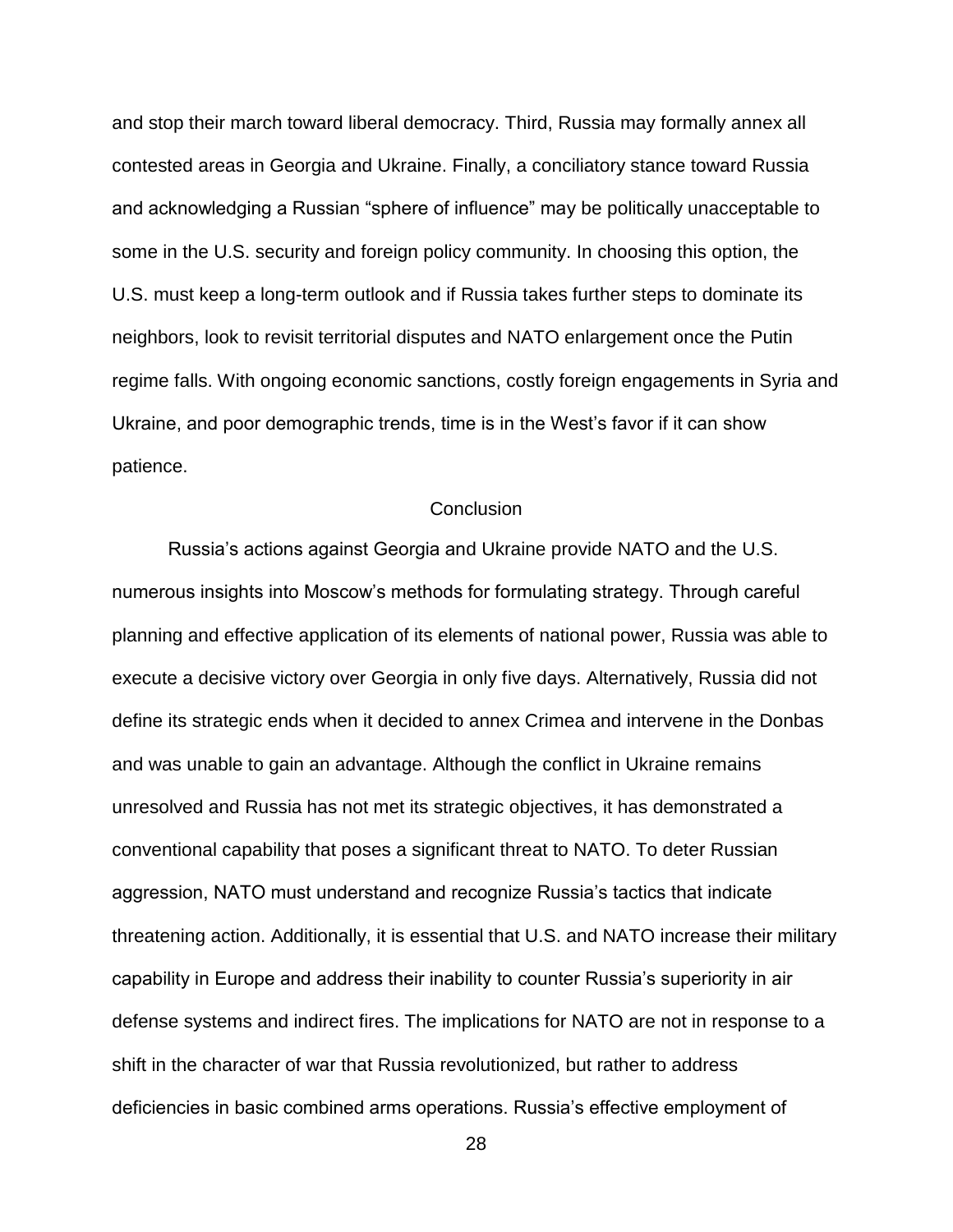cross-domain capabilities to achieve tactical success demonstrates that NATO is

unprepared to defend alliance members facing a potential Russian threat.

# Endnotes

<sup>1</sup> George F. Kennan, "The Sources of Soviet Conduct," *Foreign Affairs* 65, no. 4 (Spring 1987): 855.

<sup>2</sup> Thornike Gordadze, "Georgian-Russian Relations in the 1990s," in *The Guns of August 2008: Russia's War in Georgia*, eds. Svante E. Cornell and S. Frederick Starr (Armonk, NY: M.E. Sharpe, 2009), 34.

<sup>3</sup> Andrew Wilson, "The High Stakes of the Ukraine Crisis," *Current History*, October 2014, 263.

4 Ibid.

5 Igor Zevelev, "Russia's Policy toward Compatriots in the Former Soviet Union," *Russia in Global Affairs* 6, no. 1 (January – March 2008): [http://eng.globalaffairs.ru/number/n\\_10351](http://eng.globalaffairs.ru/number/n_10351) (accessed January 22, 2017).

<sup>6</sup> Gordadze, *The Guns of August 2008*, 33.

<sup>7</sup> Niklas Nilsson, "Georgia's Rose Revolution: The Break with the Past," in *The Guns of August 2008*, 102.

<sup>8</sup> Ariel Cohen and Robert E. Hamilton, *The Russian Military and the Georgian War: Lessons and Implications*, Strategic Studies Institute Monograph (Carlisle Barracks, PA: Strategic Studies Institute, U.S. Army War College, June 2011), 1 – 3.

<sup>9</sup> Tracey C. German, "Pipeline Politics: Georgia and Energy Security," in *Crisis in the Caucasus: Russia, Georgia and the West*, ed. Paul B. Rich (New York: Routledge, 2010), 107.

<sup>10</sup> "Merkel against NATO Membership of States with Conflicts," *Civil Georgia*, March 10, 2008,<http://www.civil.ge/eng/article.php?id=17321> (accessed December 6, 2016).

<sup>11</sup> "Russia NATO Envoy Warns Tbilisi of S. Ossetia, Abkhazia Secession," *Civil Georgia*, March 11, 2008,<http://www.civil.ge/eng/article.php?id=17325> (accessed December 6, 2016).

<sup>12</sup> Paul A. Goble, "Defining Victory and Defeat: The Information War," in *The Guns of August 2008*, 185.

<sup>13</sup> Pavel Felgenhauer, "After August 7: The Escalation of the Russia-Georgia War," in *The Guns of August 2008*, 173.

<sup>14</sup> Ibid., 172.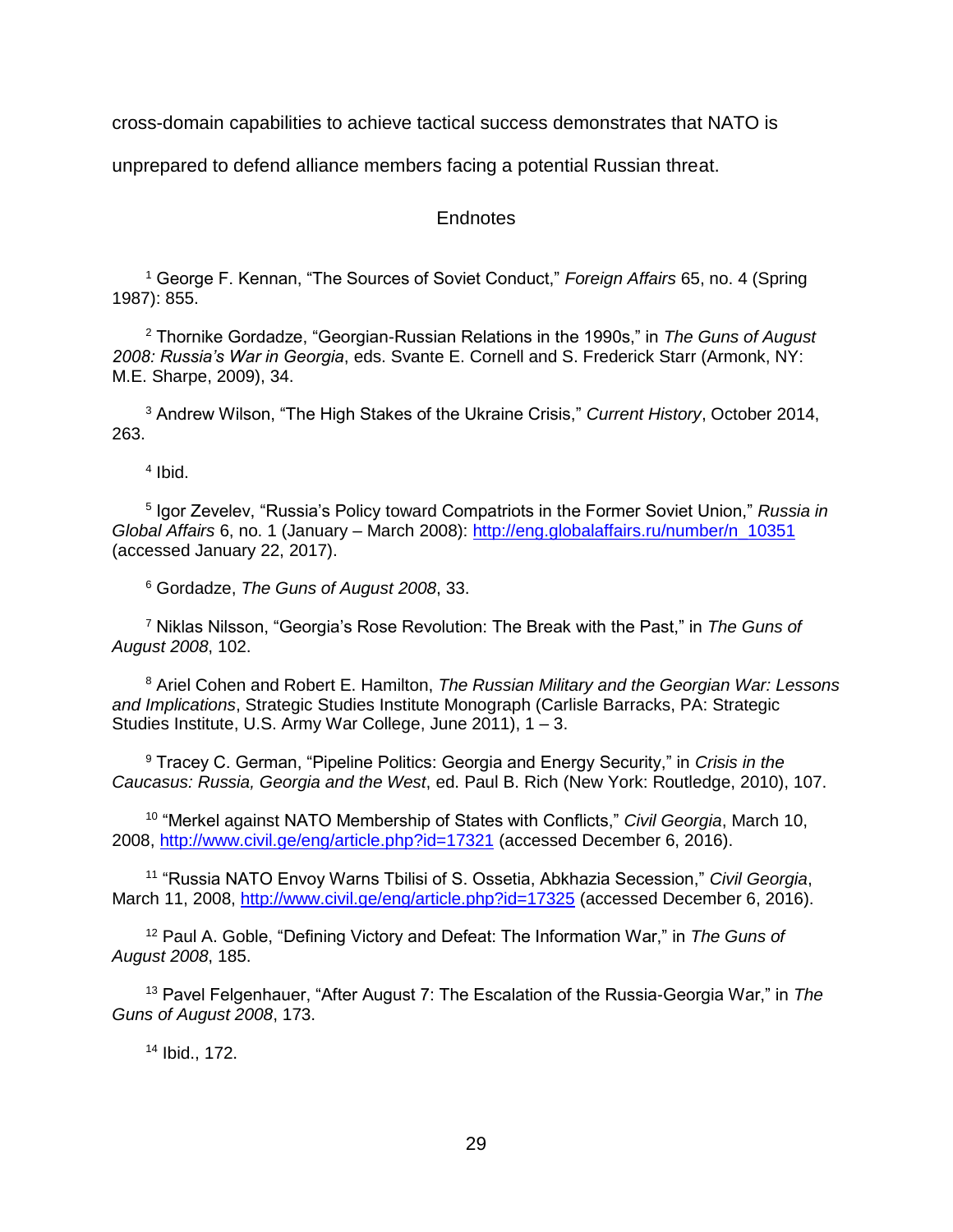<sup>15</sup> Johanna Popjanevski, "From Sukhumi to Tskhinvali: The Path to War in Georgia," in *The Guns of August 2008*, 157.

<sup>16</sup> Felgenhauer, *The Guns of August 2008,* 166.

<sup>17</sup> Ibid., 172 – 173.

<sup>18</sup> Anderei Illarionov, "The Russian Leadership's Preparation for War, 1999-2008," in *The Guns of August 2008*, 66.

<sup>19</sup> Vladimir Socor, "Russia Moves toward Open Annexation of Abkhazia, South Ossetia," *Eurasia Daily Monitor*, April 18, 2008, [https://jamestown.org/program/russia-moves-toward](https://jamestown.org/program/russia-moves-toward-open-annexation-of-abkhazia-south-ossetia/)[open-annexation-of-abkhazia-south-ossetia/](https://jamestown.org/program/russia-moves-toward-open-annexation-of-abkhazia-south-ossetia/) (accessed December 7, 2016).

<sup>20</sup> Illarionov, *The Guns of August 2008,* 54.

<sup>21</sup> Ibid., 61.

<sup>22</sup> Robert McMahon, "Russia Sanctions Georgia", *Council on Foreign Relations*, October 4, 2006,<http://www.cfr.org/georgia/russia-sanctions-georgia/p11566> (accessed December 7, 2016).

<sup>23</sup> Vladimir Socor, "Moscow 'Lifts' the Economic Sanction on Abkhazia," *Eurasia Daily Monitor*, March 7, 2008, [https://jamestown.org/program/moscow-lifts-the-economic-sanctions](https://jamestown.org/program/moscow-lifts-the-economic-sanctions-on-abkhazia/)[on-abkhazia/](https://jamestown.org/program/moscow-lifts-the-economic-sanctions-on-abkhazia/) (accessed December 7, 2016).

<sup>24</sup> Paul Goble, "Defining Victory and Defeat: The Information War," in *The Guns of August 2008*, 183.

<sup>25</sup> Ibid., 184.

<sup>26</sup> Ibid., 190.

<sup>27</sup> Stephen Blank, "America and the Russo-Georgia War," in *Crisis in the Caucasus*, 188.

<sup>28</sup> Carolina Vendil Pallin and Fredrik Westerlund, "Russia's War in Georgia: Lessons and Consequences," in *Crisis in the Caucasus*, 154.

 $29$  Ibid., 158 – 159.

<sup>30</sup> Cohen and Hamilton,*The Russian Military and the Georgian War: Lessons and Implications*, 29.

<sup>31</sup> Victoria Nuland, "Russian Violations of Borders, Treaties, and Human Rights," June 7, 2016, [http://www.foreign.senate.gov/imo/media/doc/060716\\_Nuland\\_Testimony.pdf](http://www.foreign.senate.gov/imo/media/doc/060716_Nuland_Testimony.pdf) (accessed November 16, 2016).

<sup>32</sup> Lawrence Freedman, "Ukraine and the Art of Crisis Management," *Survival* 56, no. 3 (June-July 2014): 18.

<sup>33</sup> Ibid.,19.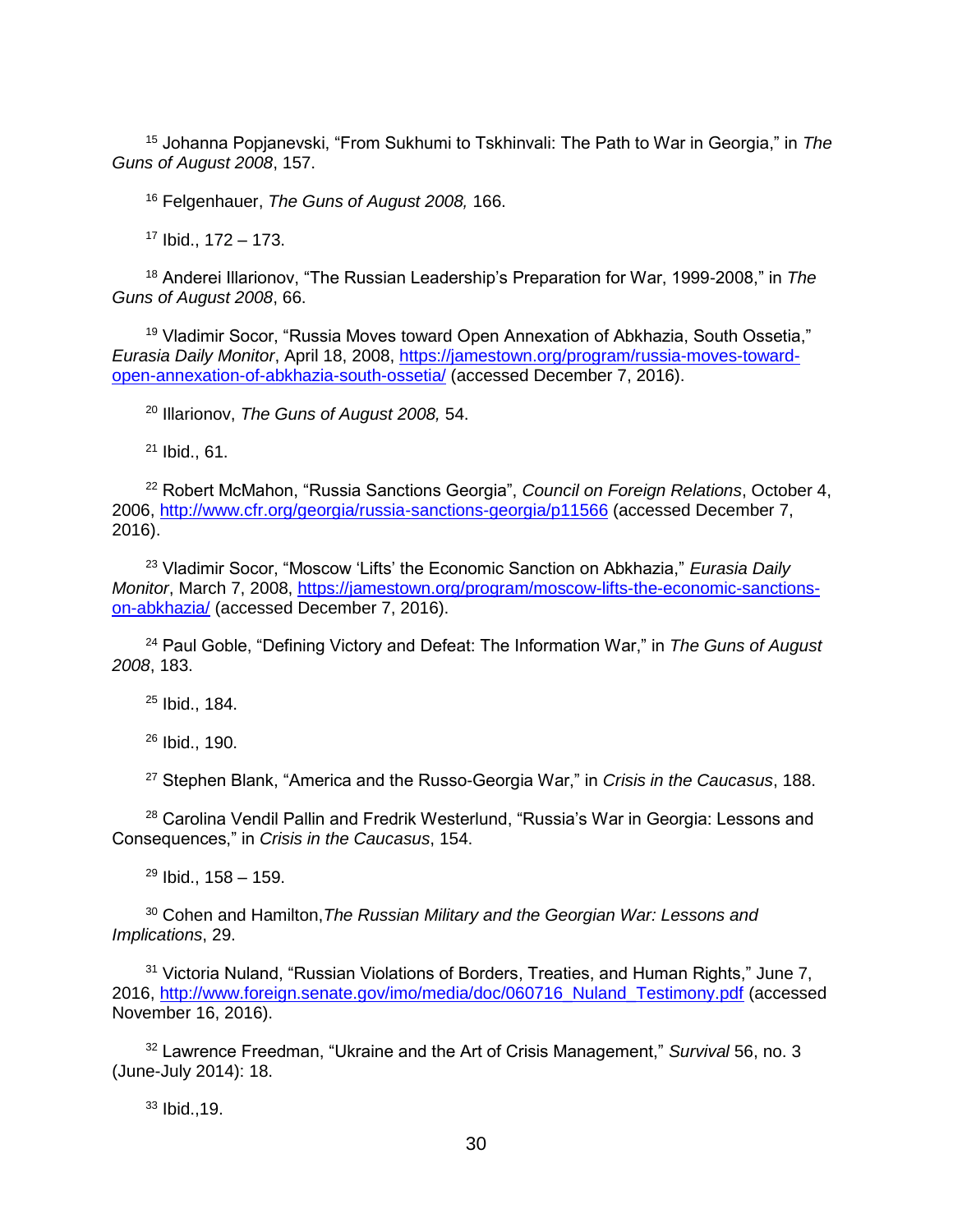<sup>34</sup> Ibid., 20.

<sup>35</sup> Serhy Yekelchyk, *The Conflict in Ukraine: What Everyone Needs to Know* (New York: Oxford University Press, 2015), 128.

<sup>36</sup> John J. Mearsheimer, "Why the Ukraine Crisis Is the West's Fault: The Liberal Delusions That Provoked Putin," *Foreign Affairs* 93, no. 5 (September-October 2014): 80.

<sup>37</sup> Freedman, "Ukraine and the Art of Crisis Management," 21.

<sup>38</sup> Yekelchyk, *The Conflict in Ukraine,* 131.

<sup>39</sup> "Russian Parliament Approves Troop Deployment in Ukraine," *BBC News*, March 1, 2014,<http://www.bbc.com/news/world-europe-26400035> (accessed December 10, 2016).

<sup>40</sup> Leo Cendrowicz, Luke Harding, and Alec Luhn, "Satellite Images Reveal Russian Military Buildup on Ukraine's Border," *The Guardian*, April 10, 2014, <https://www.theguardian.com/world/2014/apr/10/satellite-images-russian-military-ukraine-border> (accessed December 10, 2016).

<sup>41</sup> James Rupert, "How Russians Are Sent to Fight in Ukraine," *Newsweek*, January 1, 2015,<http://www.newsweek.com/how-russians-are-sent-fight-ukraine-296937> (accessed December 13, 2016).

<sup>42</sup> Yekelchyk, *The Conflict in Ukraine,* 147.

43 Gabriela Baczynska and Aleksandar Vasovic, "Pushing Locals Aside, Russians Take Top Rebel Posts in East Ukraine," *Reuters,* July 27, 2014, [http://www.reuters.com/article/us-ukraine](http://www.reuters.com/article/us-ukraine-crisis-rebels-insight-idUSKBN0FW07020140727)[crisis-rebels-insight-idUSKBN0FW07020140727](http://www.reuters.com/article/us-ukraine-crisis-rebels-insight-idUSKBN0FW07020140727) (accessed December 13, 2016).

<sup>44</sup> Ilan Berman, "Paradise Lost in Crimea: How Russia is Paying for the Annexation," *Foreign Affairs*, September 8, 2015, [https://www.foreignaffairs.com/articles/ukraine/2015-09-](https://www.foreignaffairs.com/articles/ukraine/2015-09-08/paradise-lost-crimea) [08/paradise-lost-crimea](https://www.foreignaffairs.com/articles/ukraine/2015-09-08/paradise-lost-crimea) (accessed December 13, 2016).

<sup>45</sup> Anton Zverev, "Moscow is Bankrolling Ukraine Rebels: Ex-Separatist Official," *Reuters,* October 5, 2016,<http://www.reuters.com/article/us-ukraine-crisis-separatists-idUSKCN1251UQ> (accessed December 13, 2016).

<sup>46</sup> Yekelchyk, *The Conflict in Ukraine*, 112.

<sup>47</sup> Lawrence Freedman, "Ukraine and the Art of Exhaustion," *Survival* 57, no. 5 (October-November 2015): 77.

<sup>48</sup> Philip Karber and Lt. Col. Joshua Thibeault, "Russia's New-Generation Warfare," *Army*, June 2016, 61.

<sup>49</sup> Ibid., 62.

 $50$  Ibid.

<sup>51</sup> Molly K. McKew and Gregory A. Maniatis, "Playing by Putin's Tactics," *The Washington Post*, March 9, 2014.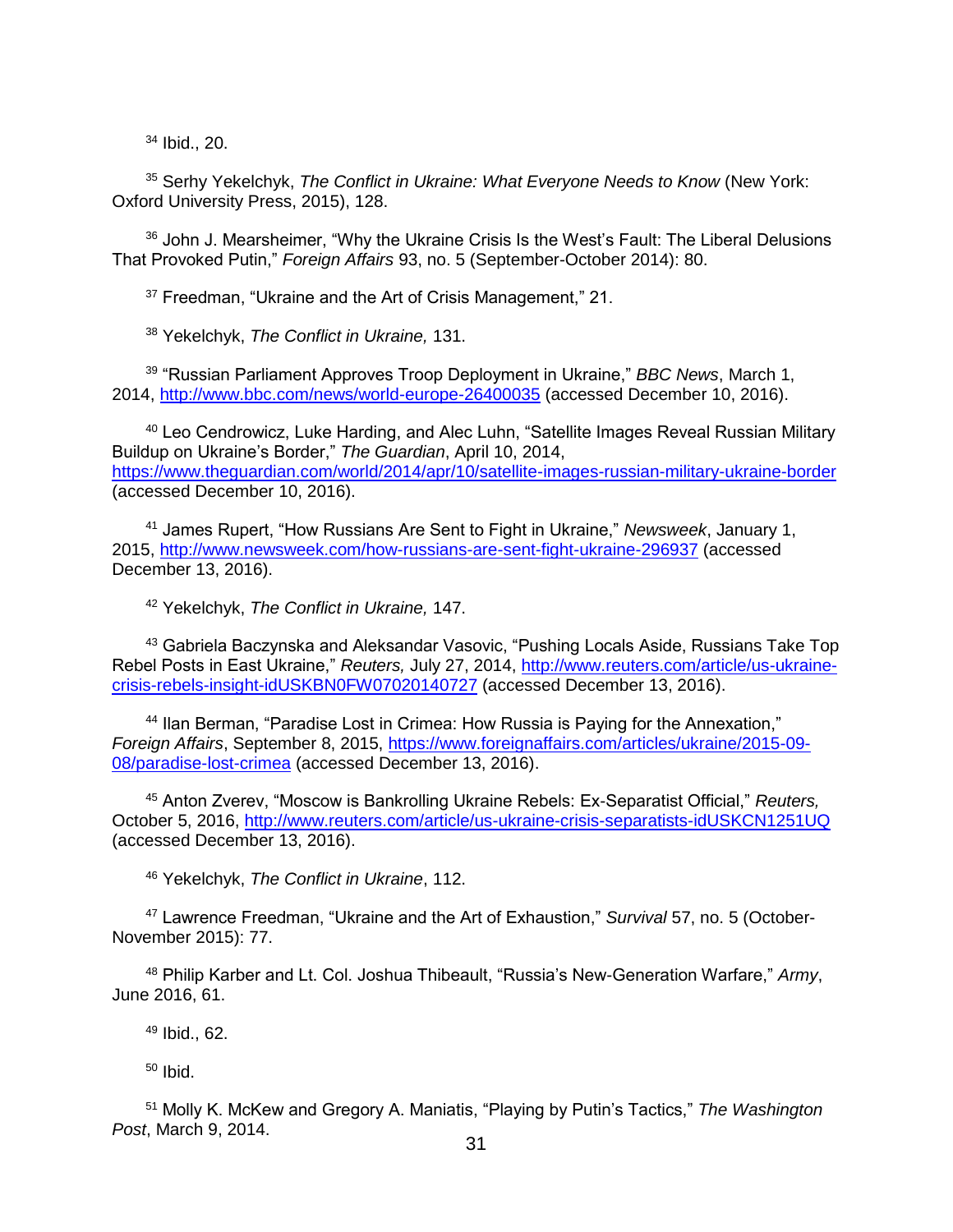<sup>52</sup> Roger N. McDermott, "Does Russia Have a Gerasimov Doctrine?" *Parameters* 46, no. 1 (Spring 2016): 103.

<sup>53</sup> Paul D. Miller, "How World War III Could Begin in Latvia," *Foreign Policy*, November 16, 2016,<http://foreignpolicy.com/2016/11/16/how-world-war-iii-could-begin-in-latvia> (accessed December 15, 2016).

<sup>54</sup> Oscar Jonsson and Robert Seely, "Russian Full Spectrum Conflict: An Appraisal after Ukraine," *Journal of Slavic Military Studies* 28, no. 1 (2015): 7-8.

 $55$  Ibid., 6.

<sup>56</sup> David A. Shlapak and Michael W. Johnson, *Reinforcing Deterrence on NATO's Eastern Flank: Wargaming the Defense of the Baltics* (Santa Monica, CA: RAND Corporation, 2016), 1.

<sup>57</sup> U.S. Army Europe, "US Army Europe to Increase Presence across Eastern Europe," November 4, 2016, [https://www.army.mil/article/177819/us\\_army\\_europe\\_to\\_increase\\_presence\\_across\\_eastern\\_e](https://www.army.mil/article/177819/us_army_europe_to_increase_presence_across_eastern_europe) [urope](https://www.army.mil/article/177819/us_army_europe_to_increase_presence_across_eastern_europe) (accessed December 15, 2016).

<sup>58</sup> Shlapak and Johnson, *Reinforcing Deterrence,* 1 – 2.

<sup>59</sup> "Kaliningrad: New Russian Missile Deployment Angers NATO," *BBC News*, November 22, 2016,<http://www.bbc.com/news/world-europe-38070201> (accessed December 17, 2016).

<sup>60</sup> Lockheed Martin, "Lockheed Martin Receives \$174 Million Contract for ATACMS Missile Production," May 13, 2015, [http://news.lockheedmartin.com/2015-05-13-Lockheed-Martin-](http://news.lockheedmartin.com/2015-05-13-Lockheed-Martin-Receives-174-Million-Contract-for-ATACMS-Missile-Production)[Receives-174-Million-Contract-for-ATACMS-Missile-Production](http://news.lockheedmartin.com/2015-05-13-Lockheed-Martin-Receives-174-Million-Contract-for-ATACMS-Missile-Production) (accessed December 17, 2016).

<sup>61</sup> Shlapak and Johnson, *Reinforcing Deterrence,* 6.

<sup>62</sup> *The Convention on Cluster Munitions Home Page*, [http://www.clusterconvention.org](http://www.clusterconvention.org/) (accessed November 30, 2016).

 $63$  U.S. Secretary of Defense Robert M. Gates, "DoD Policy on Cluster Munitions and Unintended Harm to Civilians," memorandum for Secretaries of the Military Departments, Washington, DC, June 19, 2008.

64 Lockheed Martin, "First Lockheed Martin GMLRS Alternative Warhead Rolls off Assembly Line," September 16, 2016, [http://www.lockheedmartin.com/us/news/press](http://www.lockheedmartin.com/us/news/press-releases/2016/september/mfc-lockheed-martin-gmlrs-alternative-warhead-rolls-off-assembly-line.html)[releases/2016/september/mfc-lockheed-martin-gmlrs-alternative-warhead-rolls-off-assembly](http://www.lockheedmartin.com/us/news/press-releases/2016/september/mfc-lockheed-martin-gmlrs-alternative-warhead-rolls-off-assembly-line.html)[line.html](http://www.lockheedmartin.com/us/news/press-releases/2016/september/mfc-lockheed-martin-gmlrs-alternative-warhead-rolls-off-assembly-line.html) (accessed November 30, 2016).

<sup>65</sup> Nuland, "Russian Violations of Borders."

<sup>66</sup> Andrew J. Bacevich, "Ending Endless War: A Pragmatic Military Strategy," *Foreign Affairs* 95, no. 5 (September/October 2016): 42.

<sup>67</sup> Charles J. Dunlap Jr, "Cybervandalism or Digital Act of War? America's Muddled Approach to Cyber Incidents Won't Deter More Crises," blog entry posted October 30, 2016,